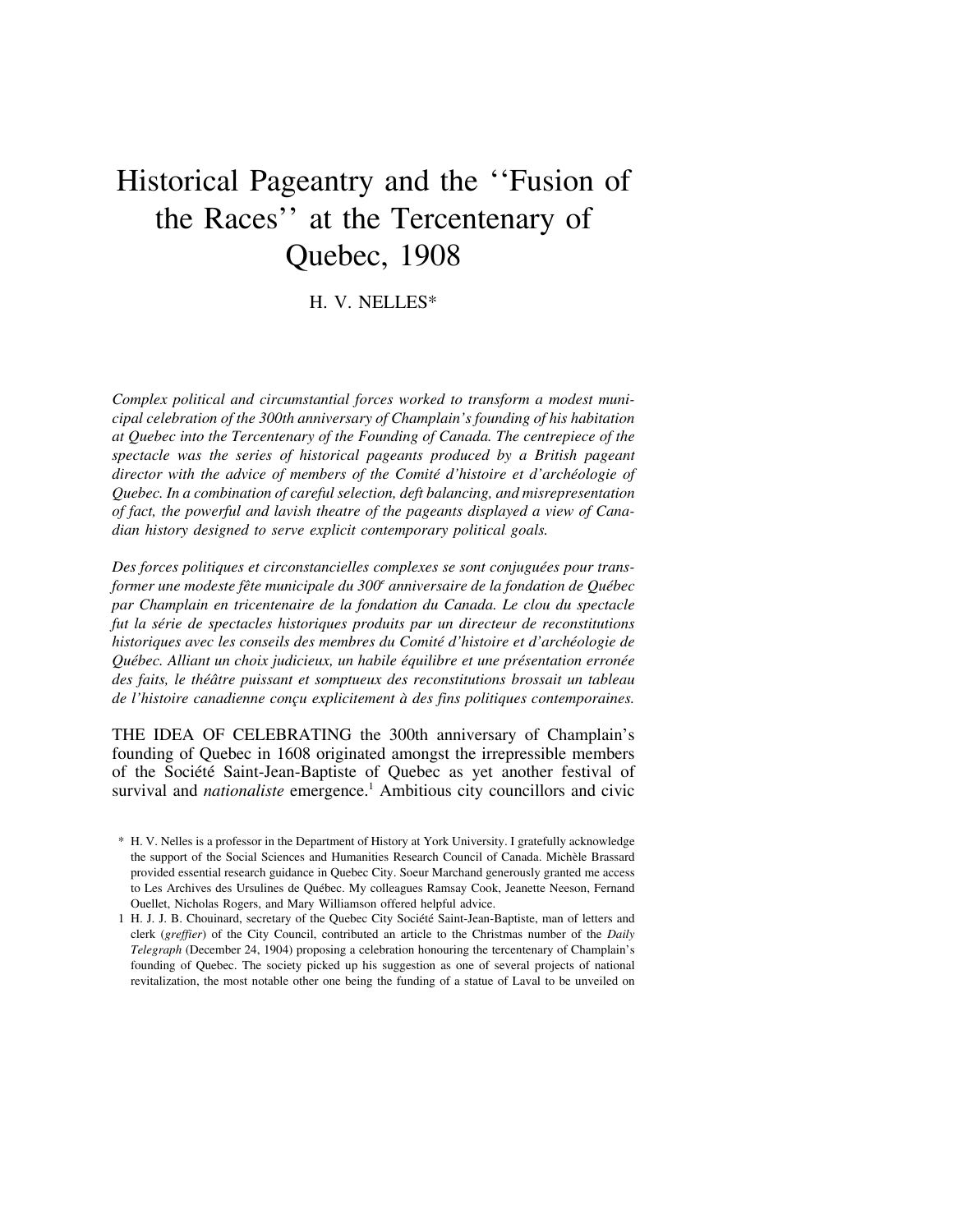óóóóóó

boosters saw the tourist, commercial, and political potential of broadening the event beyond these municipal and provincial origins into a national (pan-Canadian) celebration of the founding of Canada.<sup>2</sup> A meddlesome and intriguing Governor General, Earl Grey, seized the opportunity as an occasion for an elaborately staged festival to give fractious Canadians a nobler image of themselves as a new nation, fused from two races, united within a grand empire.<sup>3</sup>

Local politicians led by Quebec City's Mayor Garneau thought mainly of using tourism as one way of arresting the economic decline of Quebec that had been going on for a generation. Earl Grey had another agenda. If he were to have his way the 300th anniversary of Champlain's arrival would be celebrated with a national and imperial festival uniting governments, voluntary organizations, and a mass movement of citizens in a campaign to consecrate the Plains of Abraham. This would be accomplished by the removal of the monstrous jail and munitions factory that in his mind disfigured the sites of heroic battles, and the creation of a suitably landscaped historic park adorned by a massive Statue to Peace — larger than the Statue of Liberty — to symbolize the subsequent harmonious union of two peoples in one country under the Imperial Crown.<sup>4</sup> He inherited the Quebec "em-

the 200th anniversary of his death, coincidentally in 1908. Early in 1906 the Société Saint-Jean-Baptiste (SSJB) successfully lobbied the city to take on this responsibility. See H. J. J. B. Chouinard, *Troisième Centenaire de la Fondation de Québec Berceau du Canada par Champlain, 1608–1908* (Quebec: Laflamme & Proulx, 1908), pp.  $1-21$ , for documents and letters; see also Archives du SÈminaire de QuÈbec (hereafter ASQ), Fonds Chouinard.

<sup>2</sup> Archives de la Ville de Québec (hereafter AVQ), Préliminaires de la célébration du 3<sup>e</sup> centenaire de la fondation de Québec (Comité Centenaire), *Procès-verbaux*, Comité exécutif, Comité d'action, 1906–1908, contain the minutes of the municipal body that took over planning the celebration. Many of these documents are reprinted in Chouinard, *Troisième Centenaire*. Right from the start this committee thought in terms of provincial and federal funding to give "un cachet national de la Fête" (October 24, 1906). See also Archives nationales du QuÈbec (hereafter ANQ), Fonds Sir Georges Garneau, AP.G. 90/1–8, *boîte* 5, for additional material.

<sup>3</sup> Mary Elizabeth Hallet, "The 4th Earl Grey as Governor General of Canada, 1904–1911" (Ph.D. dissertation, University of London, 1966), p. 134. Chapter 5 of this thesis provides an excellent account of Earl Grey's involvement in the Tercentenary. See also her research note, "The Quebec Tercentennial: Earl Grey's Imperial Birthday Party'', *Canadian Historical Review*, vol. 54 (1973), pp.  $341-352$ . Grey formulated his plan for a battlefields national park — based loosely on the model of Gettysburg — in a series of conversations and an exchange of memoranda beginning in 1906 with the recently appointed Dominion Archivist, Arthur Doughty. See National Archives of Canada (hereafter NAC), National Battlefields Papers, vol. 1, Arthur Doughty to Earl Grey, June 15, 1906. See also NAC, Doughty Papers, M2244, for correspondence with Grey. Early in 1908 Doughty helped draft a plan for the Battlefields Park after consulting with Gettysburg authorities.

<sup>4</sup> Earl Grey set forth his proposal in a series of speeches which he had printed and widely distributed, most notably to the Womenís Canadian Club of Montreal on December 12, 1907, and the Canadian Club of Ottawa on January 15, 1908. He appealed to the women of Canada to help in the campaign to restore the site of battles "in which the contending races were alternately victorious, and in both of which the victor and the vanquished were entitled to equal honour, will be fittingly commemorated''. The texts of both these addresses in pamphlet form are to be found with related material in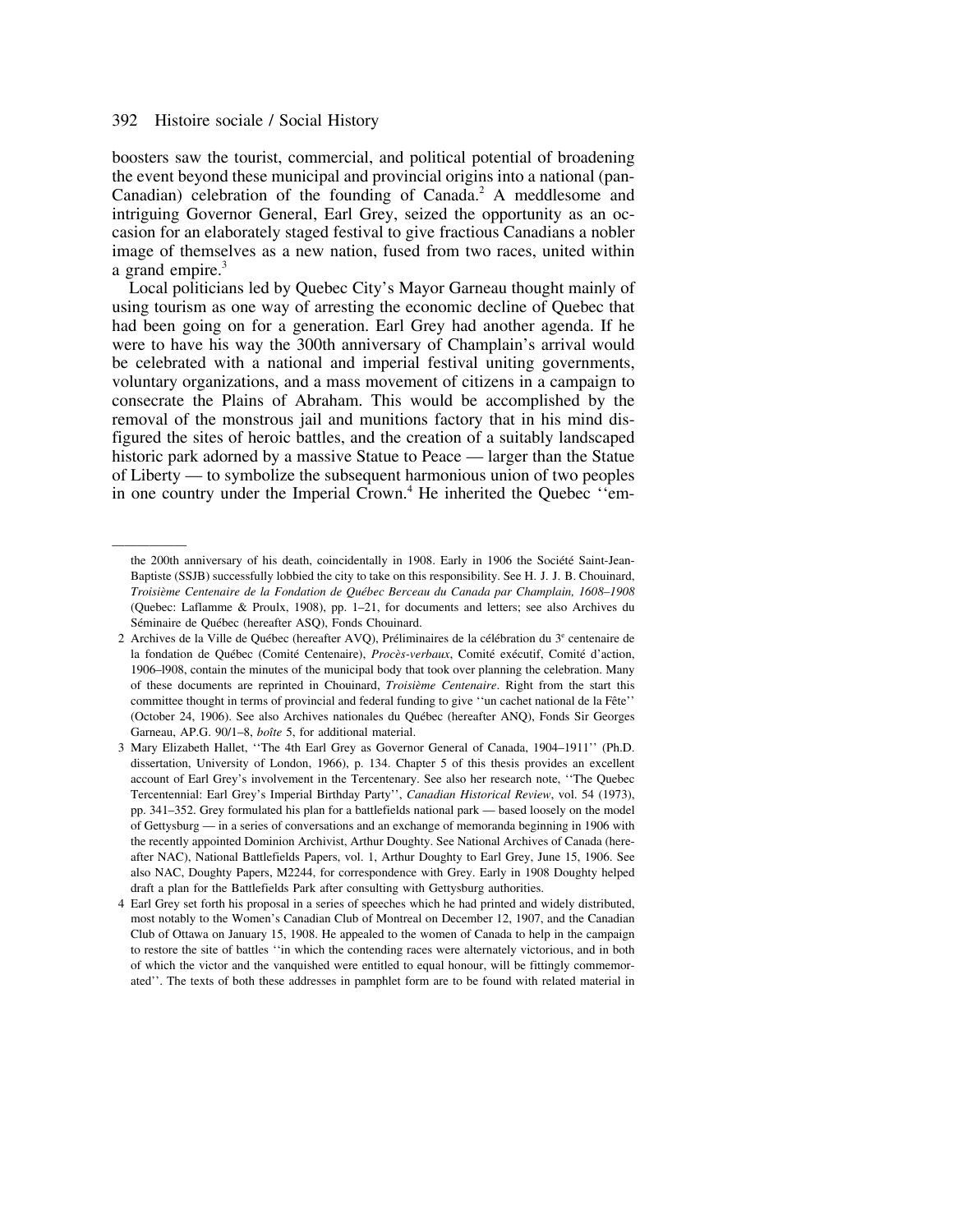bellishments<sup>\*</sup> project from his predecessors, Dufferin and Minto. The fixation with the Plains of Abraham was his contribution. In his mind the consecration of the historic battlefields as a national park would contribute mightily to the project of "race fusion", bringing French and English Canadians together in terms of mutual respect, that he believed to be the guiding principle of Wilfrid Laurier's public life. Grey convinced himself of this but found Laurier at first curiously unmoved.

The wily and reticent Prime Minister, all too familiar with the explosive potential of French-Canadian nationalism and British imperialism, and justifiably wary of the Governor General's not entirely innocent enthusiasms, dragged his feet. Alert to the snares of history, Laurier suggested combining Champlain's anniversary with a more neutral celebration of progress and technology  $-$  the opening of the Quebec Bridge scheduled for 1909. Amidst such forward-looking festivities Quebecers might transcend their all-too-troublesome past. According to the frustrated and impatient Governor General, Laurier was haunted by the "mischievous movements" of "ambitious Ultramontanes" whose intrigues he believed would "eventually lead to another abortive Papineau trouble<sup>75</sup>. Laurier hoped to avoid playing their game  $\sim$  as well as the Governor General's.

However, when the bridge collapsed ignominiously in the fall of 1907, so too did the Prime Minister's resolve. With pressure mounting for a major celebration of Champlain's 300th anniversary within his own Liberal organization in Quebec City and the Governor General building a grassroots Historic Battlefields network in the provinces, inspiring the newly formed

óóóóóó

NAC, National Battlefields Commission Records, RG90, vol 1. He expanded on his plans, in particular the Angel of Peace, in an extensive correspondence with Colonial Office officials, Canadian political figures, and friends. See Hallett, "The 4th Earl Grey", pp. 136-178; NAC, Grey of Howick Papers, MG27 II B2, vols. 1, 2, 8, 14, 28, 30, 31; NAC, Quebec Battlefields Association Papers, MG28 I 38, vol. 1, part 2 (portions of which were obviously transferred from Earl Grey's files), which contains correspondence between Grey, Garneau, and others. By 1907 Earl Grey and Mayor Garneau were working hand in glove on Laurier; see ANQ, Fonds Garneau, *boîtes* 1 and 4, for Grey correspondence and *boîtes* 3 and 5 for Laurier letters.

<sup>5</sup> NAC, Grey Papers, vol. 14, 4001, Grey to Lord Crewe, May 18, 1908. Understanding tensions between *nationalistes* and Liberals within the province of Quebec was a central preoccupation for at least two generations of Canadian historians. See, *inter alia*, Robert Rumilly, *Henri Bourassa* (Montreal: Chanteclerc, 1953); Pierre Savard, *Jules-Paul Tardivel* (Quebec: Laval, 1967); Mathieu Girard, "La pensée politique de Jules-Paul Tardivel", *Revue d'histoire de l'Amérique française*, vol. 21 (1967), p. 397; A. I. Silver, Introduction to J.-P. Tardivel, *For My Country* (Toronto: University of Toronto Press, 1975); Mason Wade, *The French Canadians* (Toronto: Macmillan, 1968), vol. 2; H. Blair Neatby, *Laurier and a Liberal Quebec* (Toronto: McClelland & Stewart, 1973); Joseph Schull, *Laurier* (Toronto: Macmillan, 1965); Ramsay Cook, *Canada and the French Canadian Question* (Toronto: Macmillan, 1966); Susan Mann Trofimenkoff, *The Dream of Nation* (Toronto: Gage, 1983). Denis Monière recast some of these sources in a cultural Marxist garb in *Le développement des idéologies au Québec* (Montreal: Éditions Québec/Amérique, 1977). Patrice Dutil's estimable *Devil's Advocate: Godfroy Langlois and the Politics of Liberal Progressivism in Laurier's Quebec* (Montreal and Toronto: Robert Davies, 1994) is the most recent contribution.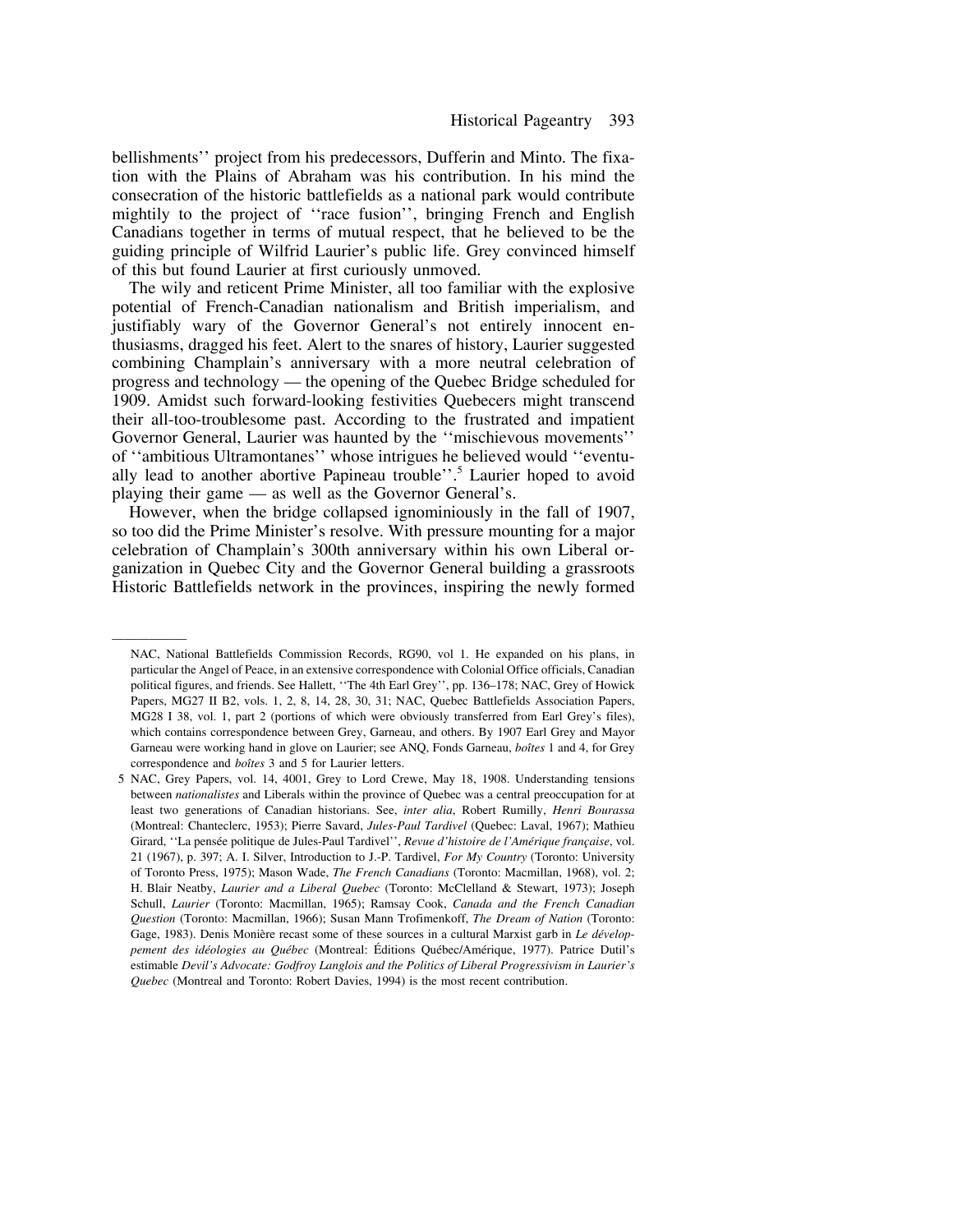Canadian Club organization with his enthusiasm, the Prime Minister gave  $in -$  though he waited until virtually the eleventh hour to do so. Quebec needed something to take its mind off the twisted wreckage in the St. Lawrence, and, if the rest of the country was forcing him to spend hundreds of thousands of dollars in Quebec on the eve of an election, well, so be it.

A modest municipal celebration of the 300th anniversary of Champlain's founding of his habitation at Quebec became transformed, then, by these complex and sometimes contradictory forces into the Tercentenary of the Founding of Canada with its object the consecration of the Plains of Abraham as an Historic Park — something quite different from the originators' intentions. In March 1908 the Canadian government established the National Battlefields Commission, endowed it with \$300,000, empowered it to receive additional sums raised through voluntary efforts, and authorized it to expend those funds initially on a festival celebrating the Tercentenary of the founding of Canada/Quebec and subsequently on the purchase of lands and construction of works necessary to create a permanent memorial park marking the sites of the Battle of the Plains of Abraham in 1759 and the Battle of Ste. Foy in  $1760$ .<sup>6</sup>

Publicly funded and infused with the zeal of voluntarism, an ambitious programme unfolded in late July 1908 that gathered warships from three navies to the river below Quebec and featured processions, illuminations, fireworks, parades, reconstructions, a massed military tattoo, regatta, sailpasts, Canadaís first set of commemorative historical stamps, concerts, a gathering of learned societies, performances of the symphonic ode "Christophe Colombe<sup>7</sup>, a solemn open-air mass, church services, state dinners, balls, garden parties, and, crowning the occasion, the presence of the heir to the throne, His Royal Highness the Prince of Wales. The centrepiece of this extravaganza would be a magnificent Historical Pageant in which the citizens of Quebec would recreate before their soon-to-be sovereign and thousands of spectators scenes from their past.

The Tercentenary of Quebec in 1908 was thus the Canadian counterpart of those elaborately staged festivals of national invention that have been the subject of much recent scholarly investigation, $\overline{a}$  but its lineage extends back

<sup>6</sup> *Statutes of Canada*, 1907-1908, 7-8 Edw. VII, chaps. 57 and 58, Acts Respecting the National Battlefields at Quebec. For the debate on these bills, see *House of Commons Debates*, 1908, vol. 3, March 5 (4376–4401) and March 6 (4497–4536); vol. 7, July 18 (13496–13506). For a lavishly illustrated history of the National Battlefields, see Jacques Mathieu and Eugen Kedl, *The Plains of Abraham: The Search for the Ideal* (Quebec: Septentrion, 1993), in English; for a brief account of the relationship of the National Battlefields Commission to the broader historical landmarks movement, see C. J. Taylor, *Negotiating the Past: The Making of Canada's National Historic Parks and Sites* (Montreal and Kingston: McGill-Queen's University Press, 1990), pp. 3–25.

<sup>7</sup> See, for example, Mona Ozouf, *Festivals and the French Revolution* (Cambridge: Harvard University Press, 1988); E. Hobsbawm and T. Ranger, eds., *The Invention of Tradition* (Cambridge: Cambridge University Press, 1983); John Bodnar, *Remaking America: Public Memory, Commemoration and Patriotism in Twentieth Century America* (Princeton: Princeton University Press, 1992); John R. Gillis, ed., *Commemorations: The Politics of National Identity* (Princeton: Princeton University Press, 1994).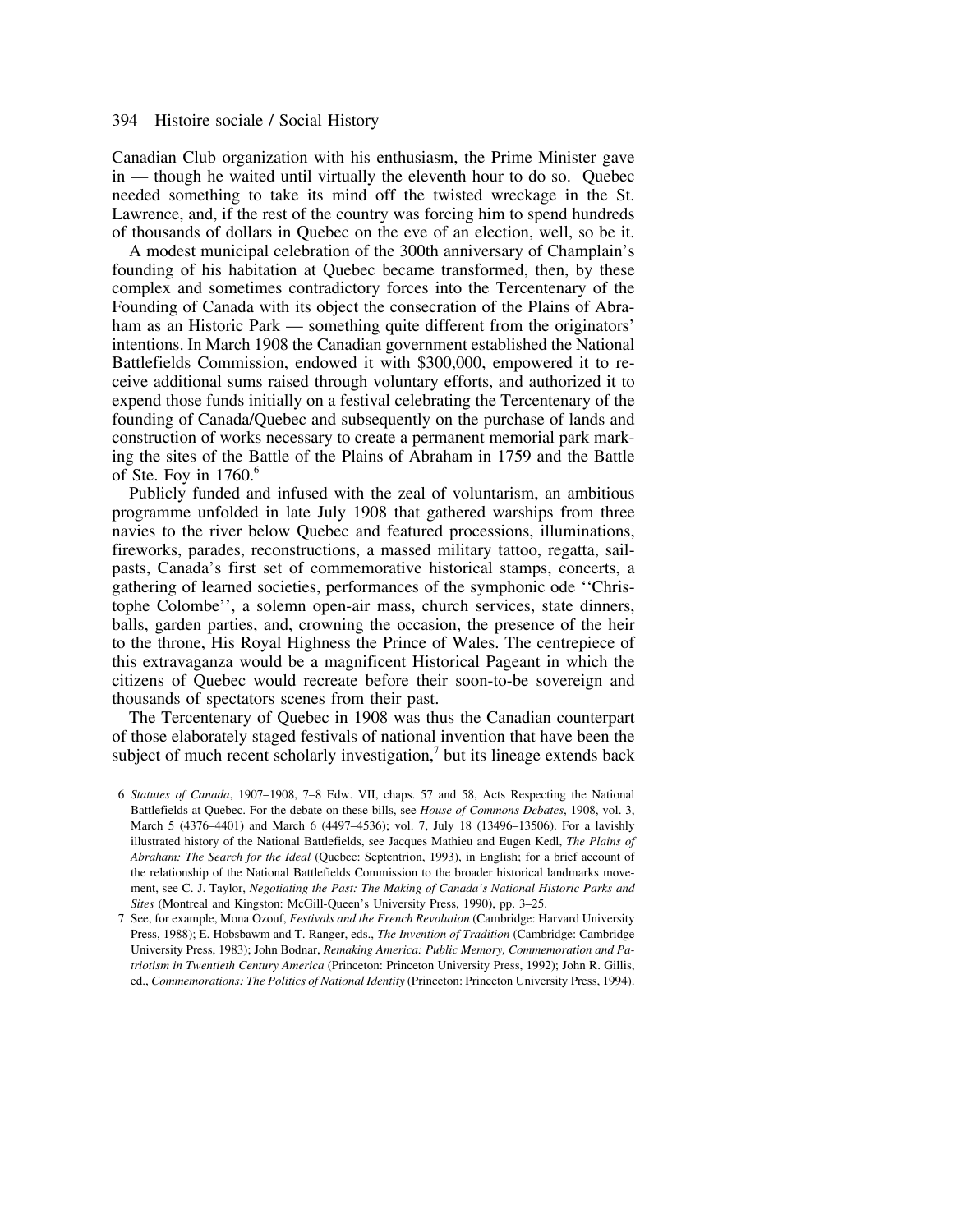to the spectacles of Renaissance princes and medieval royal entries, tournaments, and fêtes.<sup>8</sup> The state-sponsored Historical Pageant at the centre of the Tercentenary provides a fascinating glimpse into the contested world of public memory in a divided community. Through careful selection and deft balancing and by either avoiding or wilfully misrepresenting the unmentionable, history could be made to serve various present purposes.

It was a strange logic that deemed it appropriate to honour the founding of Quebec with a memorial park to its fall, but seen from a certain perspective it did make sense. Scholars have become accustomed to the "contested" character of ceremonial events. One now expects to find divided objectives and multiple interpretations embedded in such socially constructed rituals. Antagonists could, on occasion, co-operate for different purposes. Earl Grey learned that to celebrate imperial triumph he must also commemorate a British defeat. Laurier cleverly used the fact that "Champlain has not been without honour in the city he founded $\cdot$  – he already had a magnificent statue  $\frac{d}{dx}$  to justify doing something novel: celebrating the history of Quebec with a festival and a national historic park.<sup>9</sup> As well, it must be remembered that the ultra-nationalist Armand Lavergne, though he objected to the imperialist packaging, in the end found enough substance in the proposal to vote in the House of Commons in favour of the National Battlefields Commission. Hegemony and resistance can be acted out in the same public space, and there is room for quite a lot of dissonant activity in between. Celebrating the past is never completely straightforward, particularly in a divided polity. In this instance the issue of contention extended to what in fact was being celebrated: the founding of Quebec or its conquest? If the object was "race fusion", who were the races?

On another occasion the contending political divisions could be examined in all their baroque splendour. There are many other aspects of this event, having to do with the issues of representation, "ocularity", participation, and opposition, that also warrant attention. Here, however, the focus will be upon theatre, more particularly upon the ideology of historical pageantry, the nature of the "imagined past" put on display, the social structure of performance, and the unanticipated way in which the agenda of "race fusion" was both represented and subverted in spectacle.

#### **The Grand Design**

The Historical Pageant presented during the Tercentenary of Quebec held in July 1908 was designed to establish and to broaden the middle ground of understanding between English and French Canadians and, in the minds of

<sup>8</sup> Roy Strong, *Art and Power: Renaissance Festivals, 1450–1650* (Berkeley: University of California Press, 1984), and *Splendour at Court: Renaissance Spectacle and Illusion* (London: Weidenfeld and Nicolson, 1973); more recently see Barbara Hanawalt and Kathryn Reyerson, eds., *City and Spectacle in Medieval Europe* (Minneapolis: University of Minnesota Press, 1994).

<sup>9</sup> Canada, *House of Commons Debates*, 1908, vol. 3, March 5, 1908, p. 4377.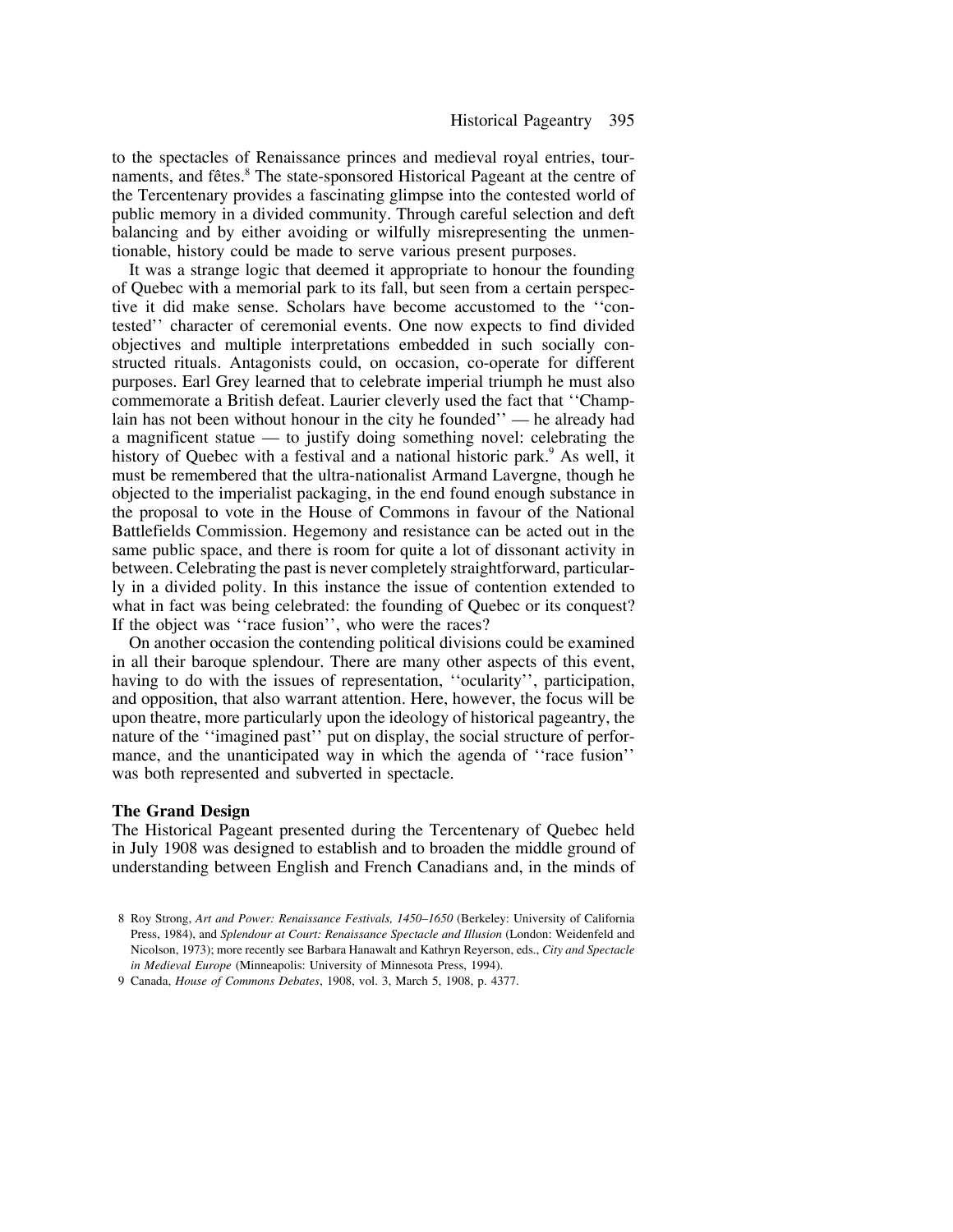some of the more enthusiastic celebrants, inspire a new consciousness of shared nationhood. The pageants displayed, in the most powerful dramatic form available, a view of Canadian history designed to serve explicit political goals. In the spectacle of the Historical Pageants power summoned art to help consolidate the state. Directed by one of the leaders of the contemporary British historical pageant movement and lavishly funded, Quebec's Tercentenary was in a real sense the "Ur" pageant in North America and was recognized as such by contemporaries. Its importance lies not only in its theatrical but also in its recognition as one of the most ambitious attempts at the theatre of social transformation, whereby "history could be made into a dramatic public ritual through which the residents of the town, by acting out the right version of their past, could bring about some kind of future social and political transformation. $\cdot$ <sup>10</sup>

Louis Napoleon Parker, a musician, actor, playwrite, and ardent Wagnerian, invented modern English historical pageantry in 1905. In his hands the twelfth centenary of the founding of Sherbourne, where he had formerly been music master at the school, grew into an open air "folk play" acted out by students, teachers, and townspeople on the lawns in front of the village's ruined abbey. The Sherbourne Pageant — the use of the word to cover this new form was also his invention  $\sim$  was an immediate if unlikely success, drawing overflow audiences. For a time Parker built a career as pageant master as did numerous imitators, whom he naturally scorned. Although he seems to have made up the rules as he went along, with a sense of proprietorial *amour propre* he later codified his art in 12 imperious commandments.

After insisting first upon what a pageant was not (a street procession, gala, wayzgoose, fête, beanfest, pageant wagon, or *tableau vivant*), he pronounced upon what a proper pageant should be: a "festival of brotherhood" in which social divisions are dissolved in a common effort to recreate scenes from a glorious past.<sup>11</sup> In essence Parker insisted upon the local, democratic, and participatory nature of these events. He took great delight in the social mixing and status inversions his "folk plays" produced onstage. The pageant should be presented not for tourists or for money but

<sup>10</sup> David Glassberg, *American Historical Pageantry* (Chapel Hill: University of North Carolina, 1990). See also Michael Kammen, *Mystic Chords of Memory* (New York: Vintage, 1991), pp. 279–280. The standard work on the subject, Robert Withington's *English Pageantry: An Historical Outline* (Cambridge: Harvard, 1918, reprinted 1963), vol. 2, pp. 240-241 and 262-264, comments on the "historical importance" of the Quebec pageant in the chapter on the transfer of pageantry to the United States. See also the contemporary guide to pageant making, Ester Willard Bates, *Pageants and Pageantry* (New York: Ginn, 1912), pp. 5, 6, 14, 15, 19. The "grand effects" of the massed armies were thought to be especially striking. The local legacy is dealt with in Rémi Tourangeau, *Fêtes et spectacles du Québec* (Quebec: Nuit Blanche, 1992).

<sup>11</sup> Louis Napoleon Parker, *Several of My Lives* (London: Chapman Hall, 1928), p. 278 and following. He also contributed an essay on the principles of historical pageantry to the *Journal of the Society of Arts*, vol. 54 (1905), which Glassberg and Withington quote.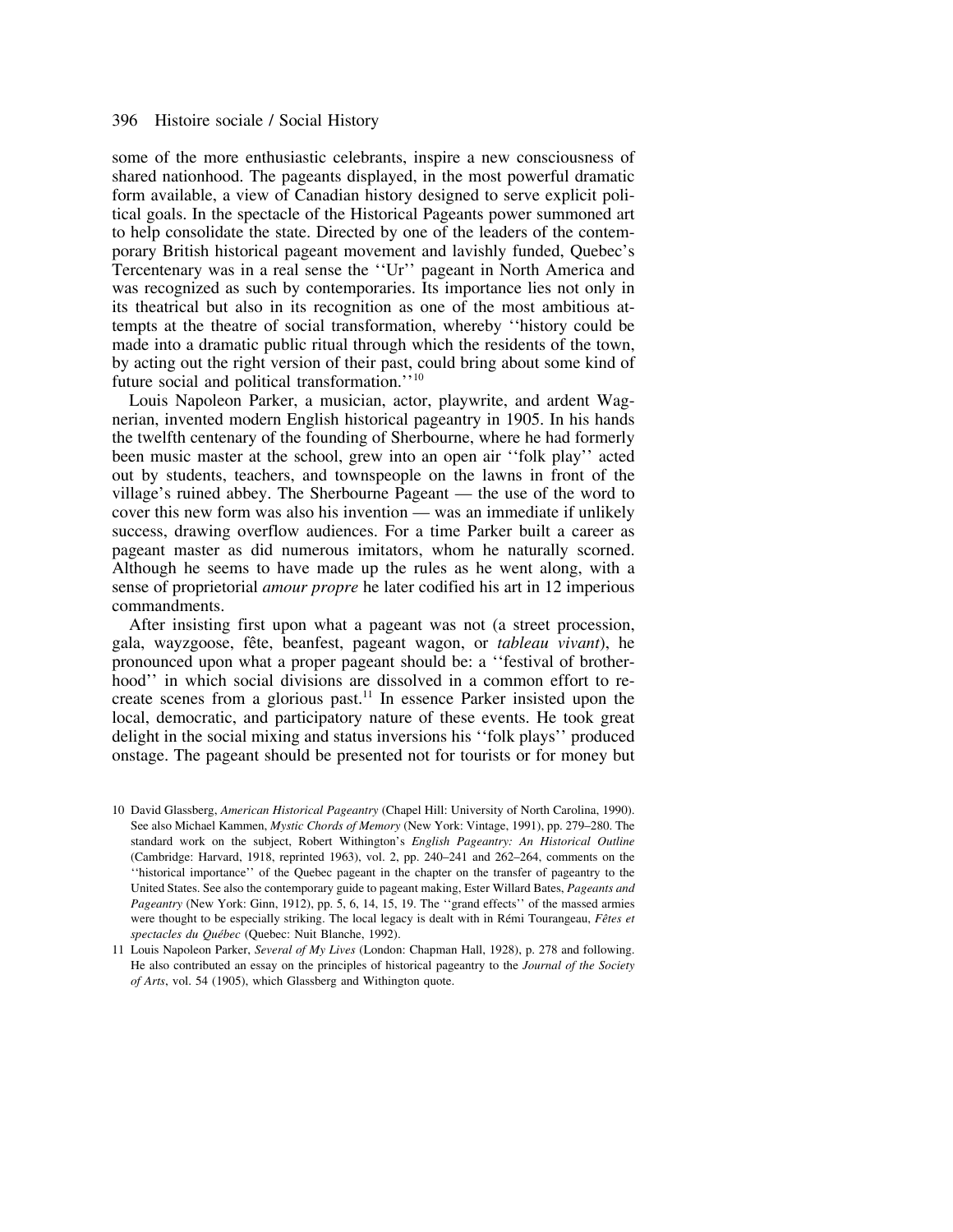to brighten and enoble the lives of the citizens of the community, "to reawaken civic pride" and "increase self respect". There were to be no sets; the antiquity (preferably ruined) of the community itself was the stage. Selfreliance, local initiative, and learning together were to take the place of store-bought goods. The pageant was intended to serve as a mass school of arts and crafts: participants had to make their own costumes and properties, research their past, write the script, compose the music, organize the event, and serve as both actors and audience. Here Parker's pageantry joined with the contemporary arts and crafts movement to reawaken pre-industrial skills, revive the "moral principles associated with the past", and thereby rekindle a sense of historical organic community.

Above all, a proper historical pageant in Parker's formulation had explicit anti-modern impulses. The aim, apart from community education and entertainment, was to combat the spirit of the age: "This modernising spirit, which destroys all loveliness and has no loveliness of its own to put in its place, is the negation of poetry, the negation of romance.... This is just precisely the kind of spirit which a properly organized and properly conducted pagent is designed to kill.<sup> $, 12$ </sup> Reason had literally disenchanted society; historical pageantry aimed at nothing less than the re-enchantment of daily life.

In 1906 the London *Times* index contained no references to pageants of any kind. By 1908 it required a full column to itemize articles dealing with a score or more English pageants, and more than two columns to index the Quebec Tercentenary including its pageant.<sup>13</sup> There is no evidence, however, that in the planning stages the promoters of the Champlain Tercentenary knew much if anything of the development of historical pageantry in England before January 1908. Influenced by recent examples in the United States and their own experience, they tended to think in terms of formal ceremonies, buildings, reconstructions, and costumed processions. The World's Columbian Exposition at Chicago in 1893 seems to have been the inspiration for some of the early thinking about reconstruction of Champlain's habitation and his ship the *Don de Dieu*, as well as a parade of people dressed up as historical figures. By stages, as various committees worked over the idea and as the possibilities of federal money provided more scope for the imagination, the notion of "un grand cortège historique" evolved towards a theatrical spectacle representing, in the words of the municipal Comité d'Histoire et d'Archéologie, "des grandes scènes dramatiques prises dans les plus belles pages de notre histoire<sup>37</sup>. According to this group of historians, charged by the city council with the task of determining

<sup>12</sup> See Withington, *English Pageantry*, vol. 2, p. 195 and following, for a full chapter on the Parkerian pageant; see also Glassberg, *American Historical Pageantry*, p. 44, for a perceptive commentary. Parker's aims are spelled out along with a bemused account of his harried life as pageant master in his autobiography, *Several of My Lives*.

<sup>13</sup> *The Times Annual Index*, 1908, pp. 803-804, 915-916.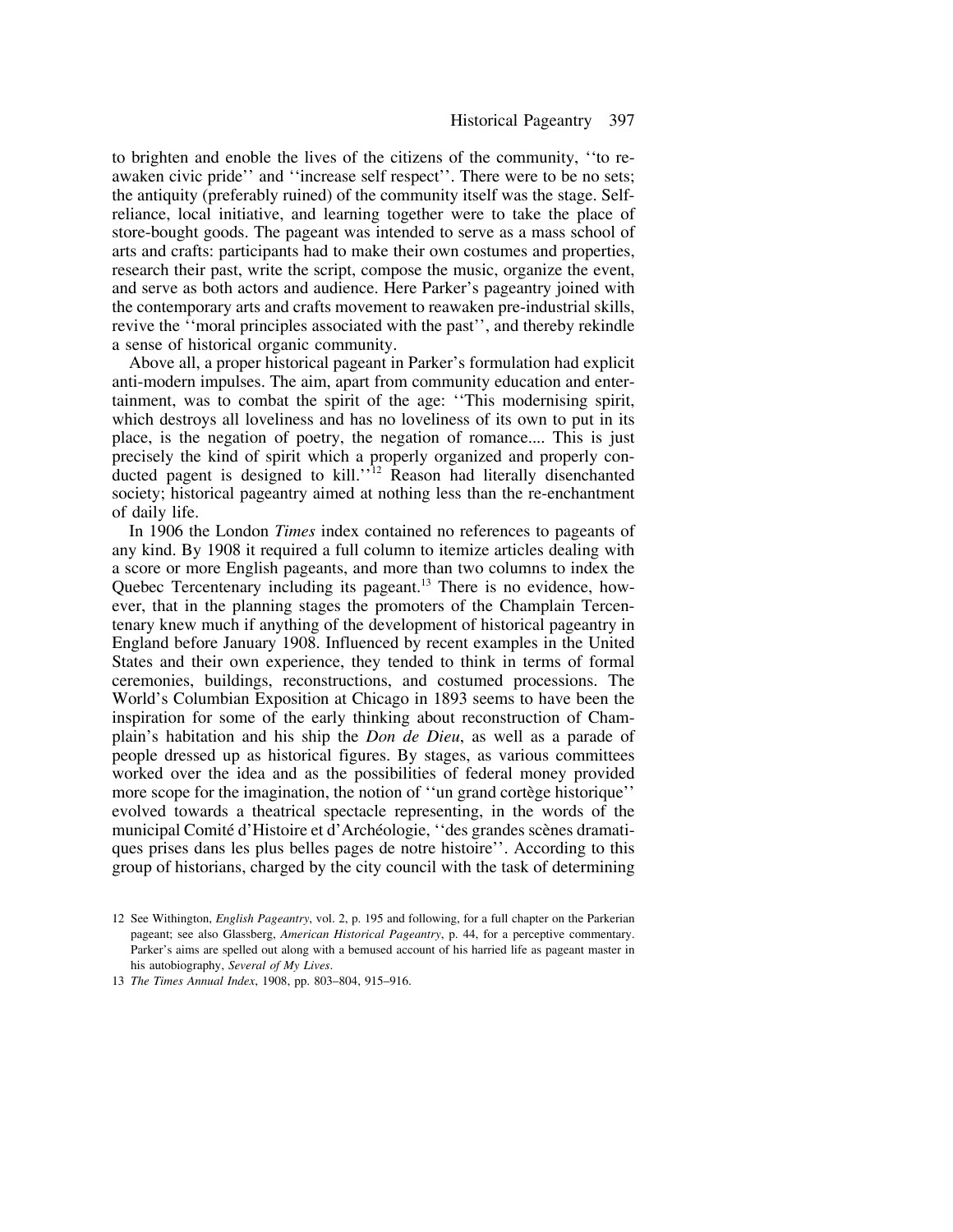what might be celebrated and how, those scenes ought to include Jacques Cartier claiming possession of Canada for France, Champlain's return to Quebec in 1633, Dollard's exploits at the Long Sault, Mademoiselle de Verchères with the Iroquois, and Guy Carleton repelling the American invaders in 1775.<sup>14</sup>

As politicians, businessmen, and men of letters had been working themselves towards a more theatrical and spectacular means of representing the past before a mass audience during 1907, those more familiar with the contemporary British cultural milieu had become aware of the current metropolitan fashion, historical pageantry. The good offices of the Governor General, who may well have planted some of the articles about pageantry in the Canadian press, brought these two currents together at Quebec. Louis Napoleon Parker was unavailable because of other commitments; however, late in February the local organizing committee announced that Frank Lascelles, producer of the Oxford Pageant, had accepted an invitation to direct a pageant at Quebec.<sup>15</sup>

When Lascelles arrived in the city in March, afer having spent a weekend in Ottawa being briefed by the Governor General, he entered a community divided, though by far the dominant consensus of the city favoured the fullblown Tercentenary. The Société Saint-Jean-Baptiste had withdrawn to the sidelines. Having seen "its" festival inflated into this gargantuan and in some respects grotesque caricature, the SSJB refused to accommodate the Tercentenary by moving its own unveiling of the Laval Statue from the national day of June 24 to late July, when it would be swallowed up in the larger event. In this the Society was fully supported by the hierarchy of the Church. In St. Roch, the working class and commercial district north of the old city, public meetings denounced the celebration. Jules-Paul Tardivel the younger and Omer Heroux directed the *nationaliste* attack against the transformation of the tercentennial into an imperial festival in *La Vérité*, a newspaper whose 3,000 copies circulated weekly primarily amongst the clergy, religious orders, and devout lay Catholics of the province. Tardivel and Heroux put aside their fevered campaigns against conspiracies of Jews,

- 14 ANQ, Fonds Garneau, *boîte* 5, *Premier Rapport de la Commission d'Histoire et d'Archéologie nommée par son honeur le maire de Québec* (Quebec, 1907). It fell to the Commission d'Histoire et d'Archéologie, consisting of the Sheriff, Mr. Charles Langelier, a former mayor, scholar and professor of law, E. E. TachÈ, the provincial Minister of Lands and Forests and a noted architect and designer, and Col. W. Wood, author, specialist in the Seven Years' War, and chairman of the Literary and Historical Society of Quebec, to focus effort on a particular objective. The core of this report on the best means of celebrating Champlain's tercentennial is a detailed account of the Battle of the Plains of Abraham! A municipal subcommittee of historians identified particular scenes for reenactment in January 1908; see Chouinard, *Troisième Centenaire*, Rapport du sous comité d'histoire et d'archéologie, January 23, 1908, p. 183-196.
- 15 AVQ, Comité Centenaire, *Procès-verbaux*, February 19 and 24, 1908. Although the word "pageant" is of French origin it was not understood by French Canadians. The term was always placed in quotation marks as an Anglicism. There would be irritation in some quarters that a more suitable French word could not be found to describe the form.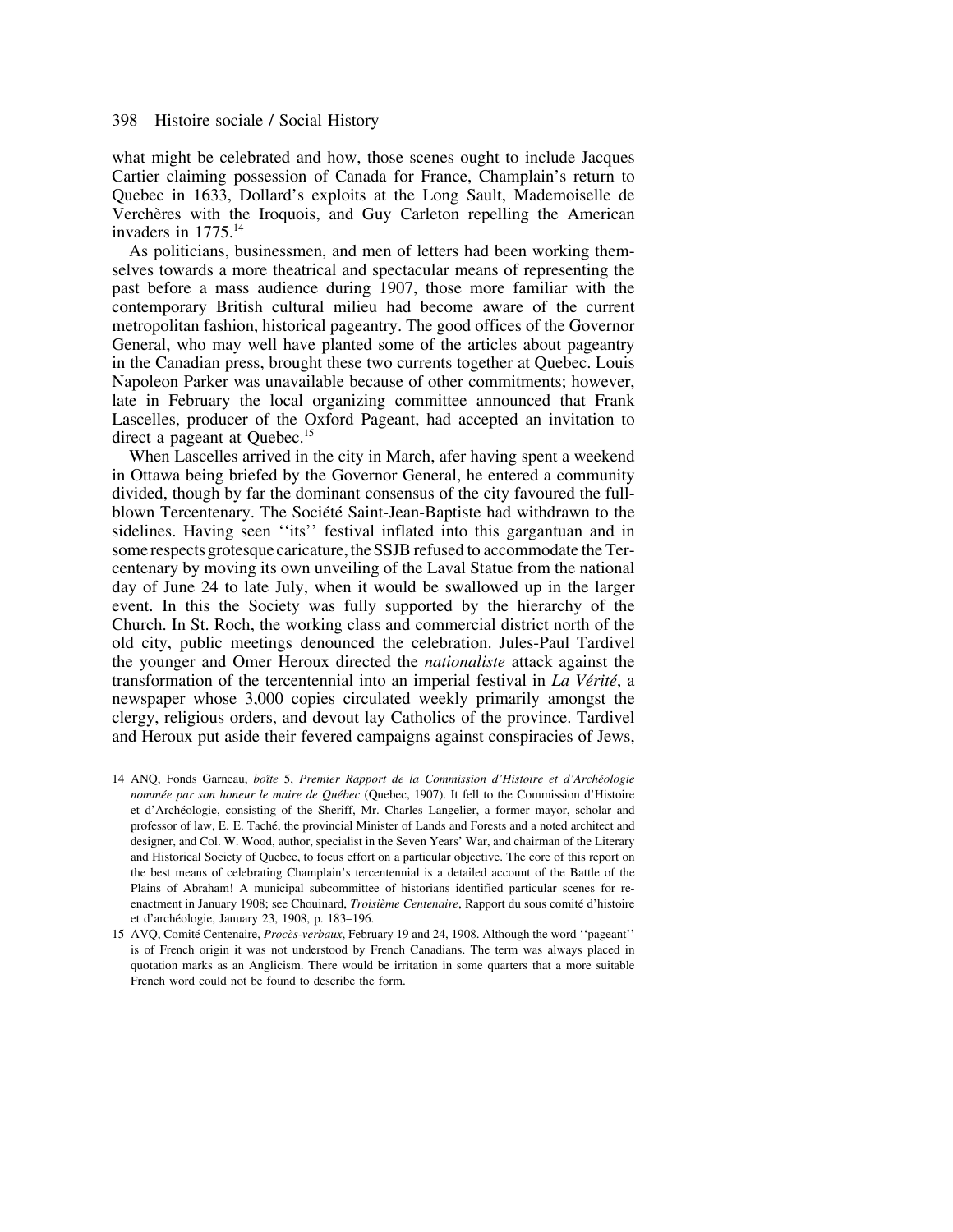Freemasons, Orangists, Odd Fellows, immigrants, trade unions, anarchists, liberals, and socialists of all stripes to expose the imperialist plot to take over the celebration and the hidden agenda of "race fusion".<sup>16</sup> For them the concept meant race suicide for French Canadians.

Lascelles began an intensive round of discussions with Mayor Garneau, H. J. J. B. Chouinard, the city clerk, who had proposed the celebration in the first place and served as the behind-the-scenes organizer and go-between with the Société Saint-Jean-Baptiste, and the Comité d'Histoire et d'Archéologie, guardians of a past of which Lascelles knew virtually nothing. In effect, the local committee had by this stage produced a "book" from which he could design a pageant.<sup>17</sup> With the full backing of the National Battlefields Commission, the pageants went into production under Lascelles's guiding hand and with a budget of \$155,000. The Dominion Archivist, Arthur Doughty, was commissioned to compose a brief history of Canada to provide context for the pageants and authoritative historical continuity for each of the scenes. Ernest Myrand, a member of the Comité d'Histoire et d'Archéologie, a historian and musicologist, set about writing dialogue for each of the scenes and producing appropriate and authentic music. The locally famous artist Charles Huot was engaged to design the costumes for the historical procession and the pageants. Charles Vézina and the Symphonic Society were recruited to perform the music. Lascelles went shopping for an exotic list of properties not readily fabricated locally (wigs, hats, muskets, swords, halberds, bows and arrows, cannon, drums, bugles). Architects and contractors threw together plans for a temporary stadium seating 15,000 spectators to be built on the site of the race track.

The new celebrity, Frank Lascelles, offered a preview of his art as the guest speaker for the first meeting of the newly formed Quebec City Canadian Club at a luncheon in the Empire Room of the Château Frontenac on Saturday, April 11. A strikingly handsome man with the dramatic flair of a trained actor, Lascelles held the 110-member audience in a thrall with his flowing, melifluous cadences describing the wonders that would unfold in the midsummer eve. He assured his audience he had not come all of this way to put on "a mere theatrical or spectacular show". Rather he came to help the city, the country, and the world learn about Quebec's glorious history but in a new way through a new art form. "Things seen were mightier than things heard," he reminded his hearers, as he invited them to:

Imagine that you dream a dream on a summer's day and see passing before you in quick succession visions of the great heroes who have gone, the peasants, the great founders, the soldiers, the martyrs, and the saints. And you wake up to find that it is really true, there in the flesh and blood before you

<sup>16</sup> *La Vérité*, December 21, 1907; February 1, 8, 15, and 27, 1908.

<sup>17</sup> AVQ, ComitÈ Centenaire, *Procès-verbaux*, January 17, 1907, and January 23, 1908.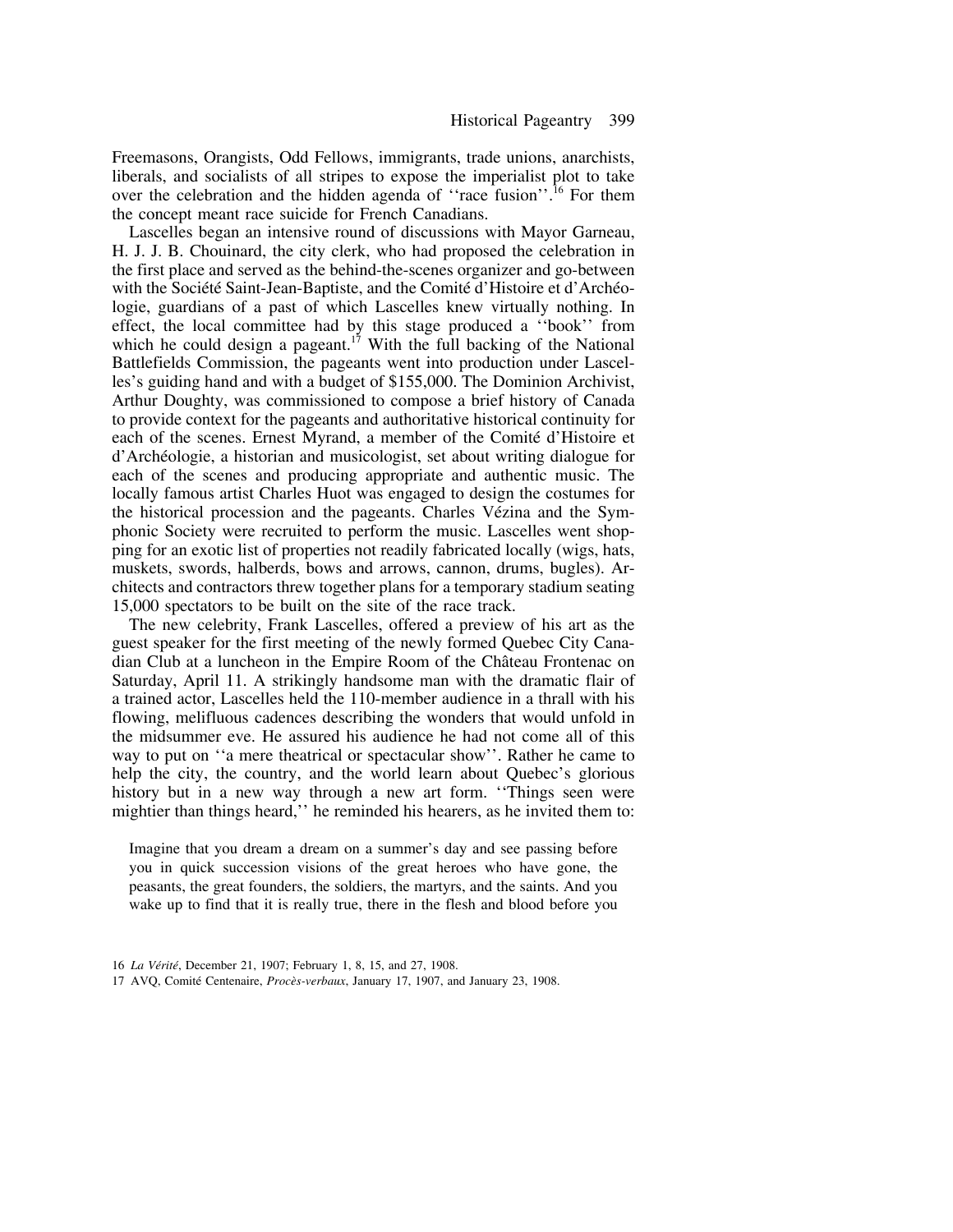are their prototypes, living, moving, walking, talking as they used to do and you can hardly believe that you are not dreaming still.

The process of bringing the past to life would in turn transform people's lives, draw rich and poor into a closer, working relationship, promote mutual understanding, and inspire "greater sympathy and a greater pride in your common heritage". History linked Quebec as no other place on the continent to "all that is noblest and best in the days of old France, the days of romance and chivalry, when that fair country was in the zenith of her religious and artistic life". Lascelles offered a lyrical hint in the form of a plot synopsis of the splendour that would unfold on the grass of the Plains of Abraham, with the sky overhead, the sweep of the historic countryside in full view, and the river flowing majestically in the background. Then with all of the eloquence he could command he summoned the city to action with the biblical injunction "let us now praise famous men and the fathers who begat us." $18$ 

#### **The Pageant Unfolds**

The story of the recruitment of the cast and the way in which opposition to the Tercentenary and its pageants was overcome must be told another time. Suffice it to say here that the women's movement in Quebec City, the organized business elites, and finally the Church hierarchy, all for quite different reasons and with varying degrees of enthusiasm, eventually threw their support behind the festival. For some the Tercentenary had positive attractions. For others the all-too-likely consequences of failure were too great to contemplate. These interventions by the social hierarchy and the bishops changed the atmosphere dramatically. The *nationalistes* became comparatively subdued. *Le Soleil* reported with some relief: "Il nous fait plaisir de constater que pour líorganisation en particulier des pageants des spectacles historiques l'apathie manifestée dans les premiers temps surtout de la part des Canadiens-français disparaît peu à peu.<sup>19</sup>

Gradually the massive grandstand began to rise from a pile of lumber at the race course, a wonder (and a fire hazard) to be viewed on a spring evening. Decorations festooned the streets. The reconstructed Habitation took shape in Lower Town. When the costumes were distributed families

- 18 The Quebec *Chronicle* on April 13, 1908, printed a verbatim transcript. *Le Soleil* on the same date provided a front-page translation of the speech, which was given in English, with this comment: "il était beau de voir cet étranger de distinction véritablement 'British to the core', prononcer avec un si bel accent les noms français de tous nos illustres ancêtres, les grands noms de Laval, Jacques Cartier, Champlain, Montcalm, Dollard et les Frontenac, les Veudreuil, les LÈvis, sans omettre la mère 'Mary of the Incarnation' et tant d'autres de nos gloires nationales. M. Lascelles possède une belle éloquence et son programme si bien coordonné a soulevé à divers réprises des applaudissments prolongés.<sup>1</sup> On Lascelles's visit to Toronto, *Saturday Night* offered a profile as well of his acting career (June 20, 1908).
- 19 *Le Soleil*, June 10, 1908. At this point the papers had daily bulletins on Tercentenary progress.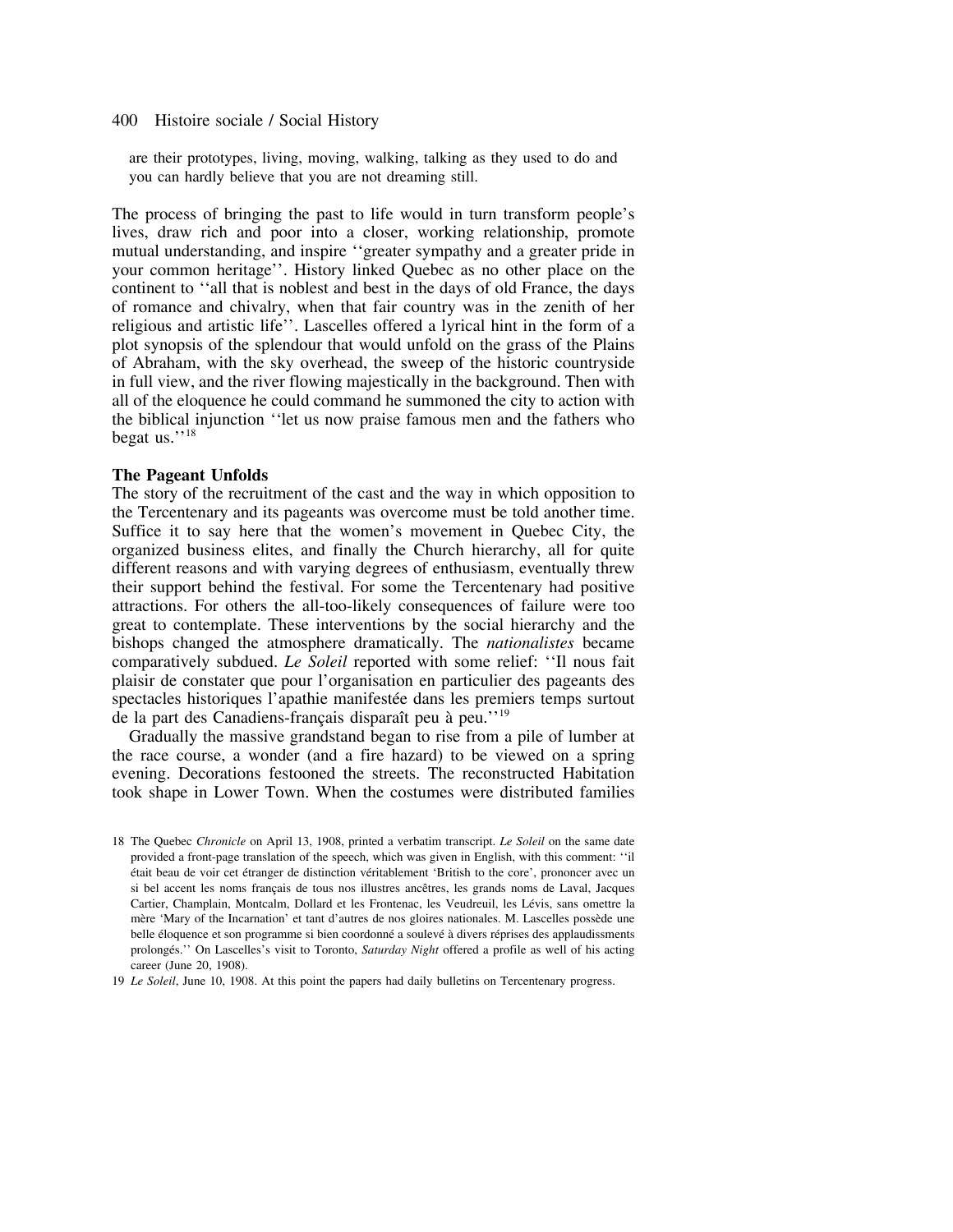rushed out to have their pictures taken by Quebec's portrait photographers. The militia had begun to assemble in their camps; hotels and boarding houses filled up; a tented city received the overflow. Naval squadrons were reported cruising up the river, and of course HRH the Prince of Wales was aboard one of those ships.

Nothing quickened excitement more than the arrival of the Indians. Native people had figured in the planning for the festival from an early date, inspired by memories, or more likely photographic images, of the Chicago World's Fair. Chouinard originally hoped to include a settlement of Native people as welcoming parties for Champlain. Mayor Garneau's 1907 proposal to Laurier also allowed for an Indian encampment of several tribes along with their Catholic and Protestant missionaries.<sup>20</sup>

Indians with their costumes added necessary "colour" to the programme. Obviously there was a certain carnivalesque dimension to all of this, the mingled excitement and fear of having the exotic "other" represented across the reassuring separation of the stage. Identities in the process of formation were better recognized in the presence of the people with visibly different identities. Of course the representation of Native identity, too, would be largely constructed by the observers.<sup>21</sup> Here the Quebecers were attempting to replicate the dramatic effect of the ethnographic villages of the World's Columbian Exposition in which the status hierarchy of the human race was on display on the Midway Plaisance.<sup>22</sup> Quebec culture at this point was in what might be called the twilight of the "fearsome savage" interpretive period. Indians brought to the celebration a sense of implicit but contained danger.<sup>23</sup> Native people, represented in villages, tents, costumes, and ritual performances at the Tercentenary, would reinforce progressive symbolism, showing explicitly the measure of civilization's advance. The addition of missionaries and the domesticated encampment of families framed the scene as both past and pastorale.

The Native people themselves, recruited by agents of the Canadian Pacific Railway, L. O. Armstrong and J. R. Blaney, consisted of Iroquois from Caughnawaga near Montreal, Ojibway from Sault Ste. Marie, and local Native people from nearby Ancien Lorette. The Native people's camp of upwards of 100 families, located on the Plains close to the pageant ground, attracted a steady stream of curious townsfolk. Genevra in the womenís page of *Le Soleil* devoted a column to the local Native people: "Chez les

- 20 AVQ, *Rapport du Comité spécial du programme au Comité exécutif*, October 9 and 11, 1907.
- 21 Here I am following Robert Berkhofer, *The White Man's Indian* (New York: Knopf, 1978), and the more recent Canadian counterpart, Daniel Francis, *The Imaginary Indian* (Vancouver: Arsenal, 1992).
- 22 Robert Rydell, *All the World's a Fair* (Chicago: University of Chicago, 1984), pp. 48–71; Douglas Cole, *Captured Heritage* (Vancouver: Douglas and McIntyre, 1985), pp. 122–140; Julie K. Brown, *Contesting Images: Photography and the World's Columbian Exposition* (Tucson: University of Arizona Press, 1994), pp. 49-55, 107-113.
- 23 Don Smith, *Le Sauvage: The Native People in Quebec Historical Writing on the Heroic Period (1534–1663) of New France* (Ottawa: National Museums of Canada, 1974).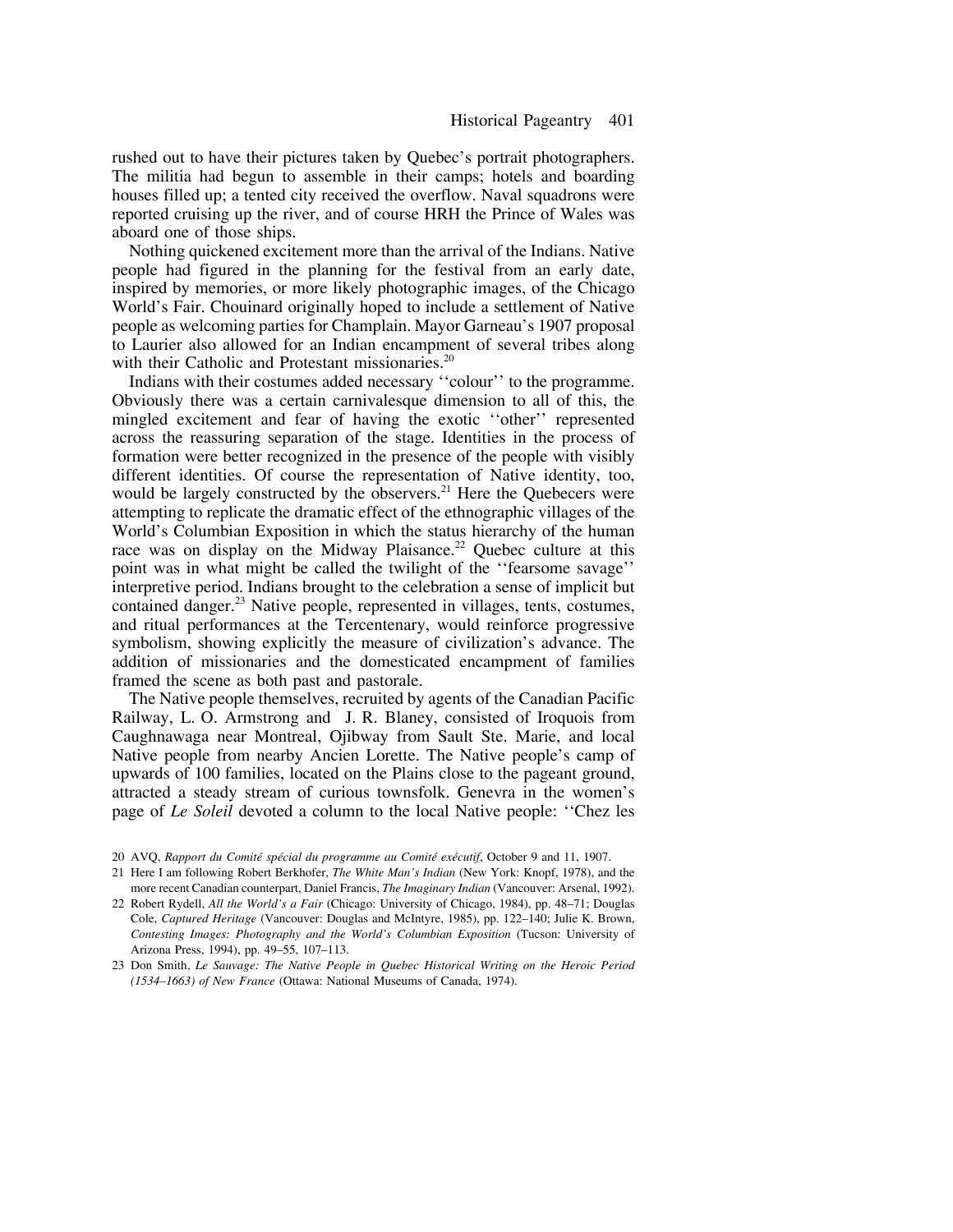derniers Hurons".<sup>24</sup> The presence of the Natives energized the rehearsals, especially the Dollard scene. American Horse, a veteran of several Wild West Shows, directed the Native people in theatrical technique. Decked out at public expense in gaudy Plains Indian headresses and leather-fringed clothing, brandishing tomahawks and shouting war whoops, American Horse and his colleagues determined to act the part expected of them.

By the end of the dress rehearsals the city and its visitors could not only sense the mounting excitement, but also see with their own eyes the evanescent enchantment of historical pageantry:

Emperors and princes, court ladies and lords of high degree, explorers and adventurers, pages, soldiers and Indians, the flower of chivalry and the pride of court and castle, the heroes of fort and log cabin, and the hardy campaigners of a bye-gone age, all clad in striking costumes of three hundred years ago, mingled yesterday with the soberly clad citizens of the present day, and rode democratically on street cars, or wagons, or walked to the Plains of Abraham.

On the same day Le Soleil commented: "Le public de Québec a commencé à revivre cette époque séduisante d'il y a trois siècles à l'âge d'or de la chevalerie ou la fine fleur de la société française avait son complet épanouissement, plein de grâce, plein de charme, plein de dignité."<sup>25</sup>

The Tercentenary celebrations opened on July 21 with the ceremonial arrival of Champlain, his tiny *Don de Dieu* in full sail overwhelmed by the monstrous fuming warships anchored in midstream. For our puposes we need not be distracted by the events of the Tercentenary save the grand historical procession, the *cortège historique*, in which the characters from the pageants marched through the streets of Quebec up to Champlain's monument by the Château where they paid their simultaneous respects to the founder of Canada and their future King. The history of Canada and much of that of France were thus drawn under the British imperial yoke. Two small matters about this parade warrant comment before we move to the pageants proper. First of all, the procession was not complete. The ecclesiastical characters did not march; thus it was an entirely secular affair. Secondly, when the procession passed the Ursuline Convent, Montcalm's army halted and gave a moving salute to the remains of its deceased commander interred within.<sup>26</sup>

- 24 Quebec Chronicle, June 29, July 13 and 14, 1908; Le Soleil, July 14 and 18, 1908. Some of the Native people were veterans of the Nile Voyageurs. Mr. Armstrong claimed to possess a peace pipe "wrought from the same red stone as Hiawatha obtained his".
- 25 Le Soleil, July 17, 1908; Quebec Chronicle, July 17, 1908.
- 26 The procession is fully covered in the various photograph and stereoscopic slide collections in AVQ, ANQ, and the York University Archives. The salute of the army is noted in the Ursulines' Journal. Archives Ursulines, Journal, 1908, pp. 84-85: "Par une bienveillante permission de l'autorité ecclésiastique il nous est donné de contempler du haut de nos fenêtres garnies de rideaux du dentelle et d'oriflammes, cette merveilleuse procession de Pageants (mot anglais-français au pays qui veut dire triomphe ou pompe) qui fait halte devant notre chapelle pour y rendre hommage aux restes mortels de l'illustre Montcalm." The cloistered orders had been given a dispensation to attend the Laval unveiling, but not the Tercentenary.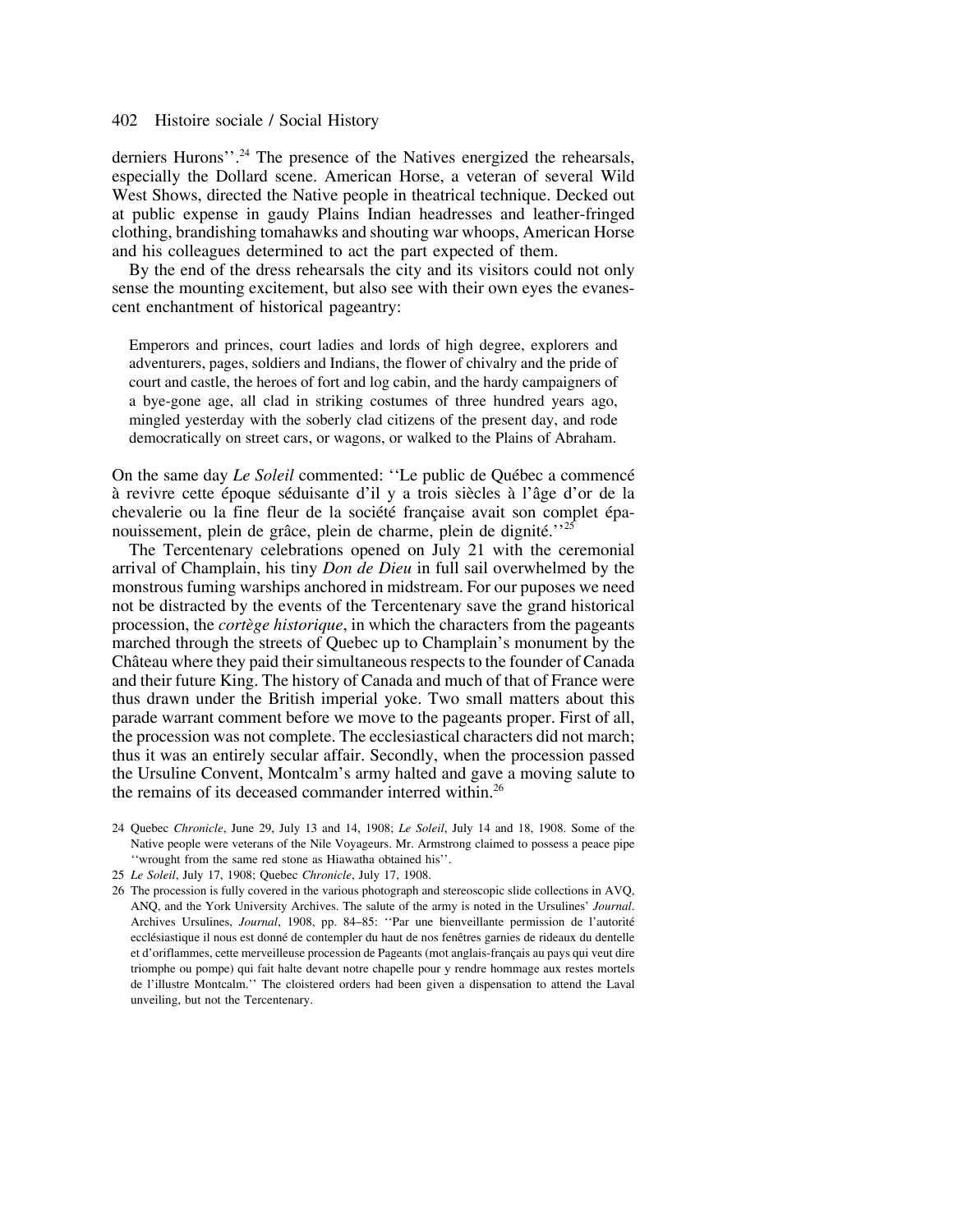For six evenings from  $5:00$  to  $8:00$  p.m.  $-$  to provide cool, dramatic gloaming and more practically to allow actors to assemble after their day's work  $-$  the magic of the pageants unfolded. The sky stayed blue, the temperatures moderate; the sunsets were glorious, and the rain on one day held off until the end of the last scene. The pageants overcame sceptics with a narcotic combination of music, a mass cast, colour, staging, a dramatic setting, and a stirring finale. As a measure of his theatrical success, it might be noted that Lascelles went considerably over budget and the sale of tickets provided much less revenue than expected, yet there were no complaints from the notably tightfisted Commissioners. To the contrary, Lascelles was hailed as a genius and voted a special silver sculpture of the *Don de Dieu* as an honorarium. It is quite likely, then, that the pageants as spectacle exceeded even Lascalles's extravagant expectations.

How did the history of Canada unfold under his direction? The show begins with an empty field. A solitary Indian spots a French ship in the distance. The village gathers to welcome the strangers with songs and greetings. Cartier and his crew offer bread and wine and lay hands on the halt and lame; a great cross of wood is planted, prayers given, speeches made, and gifts exchanged. Amidst cries of jubilation from the Native people, the newcomers withdraw to their ship taking Donnacona with them.

Cartier and Donnacona reapear in the gardens at Fontainebleau to be presented to Francis I. Courtiers emerge from the forest on horseback. The King rides under a canopy on a horse draped in gold. Fauns and satyrs dance through the gardens. Cartier kneels; Donnacona falls prostrate before the King, then rises to tell his wondrous tale of the New World.

The second pageant takes place at the court of Henry IV in the throne room of the Louvre. Champlain is presented to the King and the glittering court by Sieur de Monts and receives his commission, following which members of the court form up for a stately pavane or peacock dance. In the next scene Champlain leads his young bride to her simple home in "rock" bound'' Quebec. They are greeted by the entire population of 80 people; the young bride charms the assembly. Native people gather, smoke the calumet, present her with gifts of clubs and war trophies, then dance their welcome as a cask of wine is broken open.

Rustic sociability gives way to the civilizing power of women and faith in the third pageant. Mother Marie de l'Incarnation, the Ursulines, and the Jesuits are welcomed to New France by the Governor, Sieur de Montmagny. The nuns and priests kneel and kiss the soil, rise, and form a procession to a little church to thank God for their safe arrival. En route, Madame de la Peltrie kisses Indian children while Marie de l'Incarnation gathers a crowd of settlers' children about her for instruction.

Civilization hangs on the brink in the exciting fourth pageant in which the stalwart Dollard and his 16 colleagues hold out bravely against the murderous onslaught of the Iroquois. Then, after a stirring war dance, a massed attack of Indians overruns the paltry fort. "To the beat of drums the train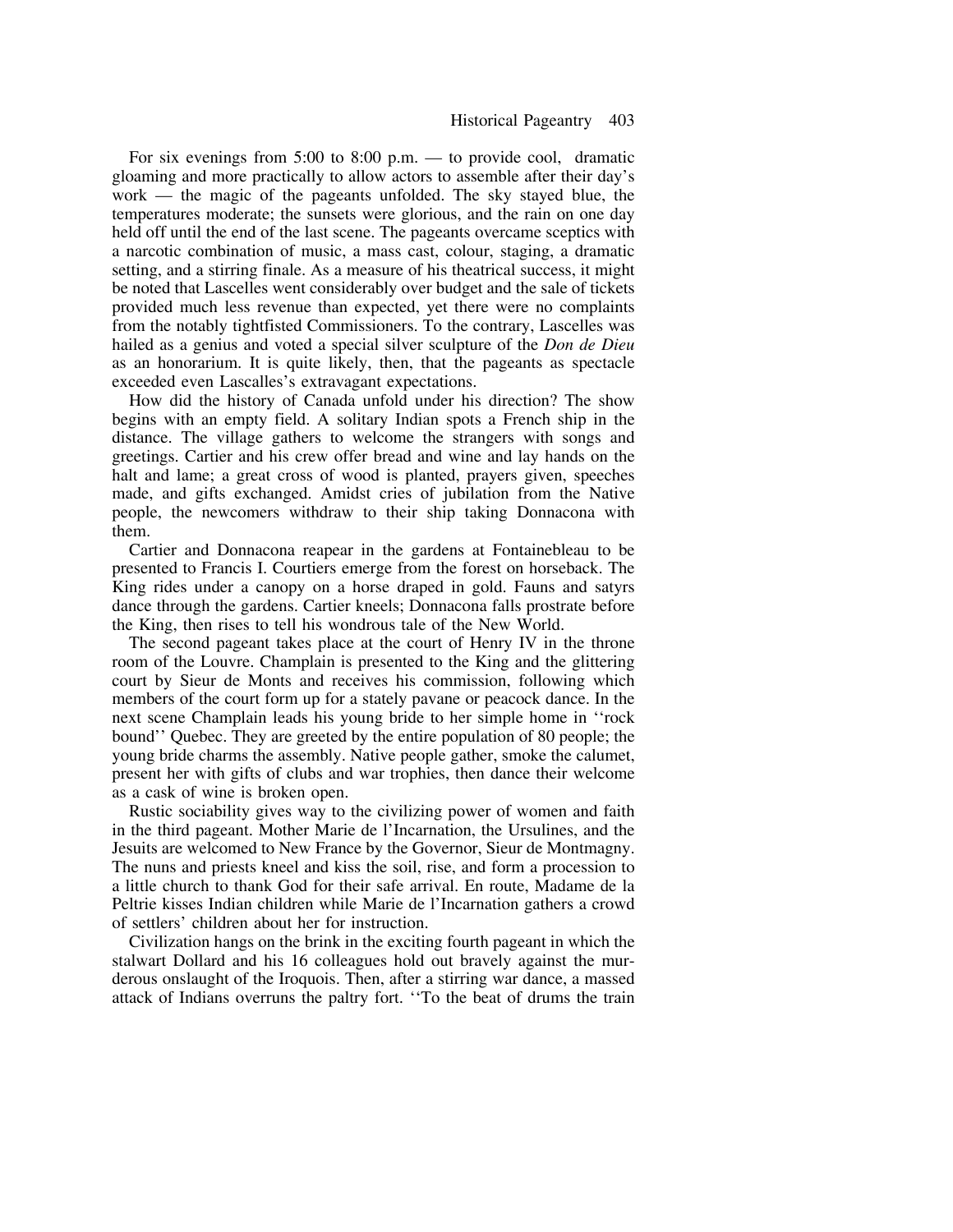moves off uttering plaintive and mournful sounds and bearing the bodies of the dead in procession, with their trophies elevated on poles.<sup>11</sup>

Order is restored and civilization secured by the Church, reinforced by the secular power of the state. In the fifth pageant  $M<sup>gr</sup>$  Laval, under a glittering canopy, surrounded by a splendid entourage, "ceremonially receives" the representative of the King, Marquis de Tracy, as New France becomes a Royal Colony in 1665. Cannon roar their welcome to the new Governor and his regiment, the Carignans-Salières. Twelve Indian Chieftains lay bows and arrows at the Governor's feet to symbolize peace. The church bells peel out their welcome, and a *Te Deum* is sung.

Taking possession of *le pays d'en haut* is the subject of the sixth pageant. Saint Lusson sets out for the west accompanied by *voyageurs*. The party is greeted by a succession of Indian tribes to mark progression along the way. Jesuits bless a cross and pray. Saint Lusson, sword raised and with a volley of muskets, claims the territory for France. A eulogy to the King is pronounced and the assembly concludes with a *Te Deum* "to thank God on behalf of these rude savages that they are now the subjects of so great and powerful a Monarch<sup>'</sup>'.

It is an hour before dawn on Monday, October 16, 1690, as the seventh pageant begins. Phips's English fleet of 34 vessels is reported to be three leagues from the city. A messenger from Phips arrives imperiously demanding the capitulation of Quebec. Governor Frontenac jauntily rejects this arrogant request with his memorable retort: "Je vais répondre à votre maître par la bouche de mes canons!" Thus thwarted, Phips's squadron retreats in disarray.

Then comes the climax. In the French-language programme, written by Ernest Myrand, the eighth pageant is simply described as a "Grande parade" d'honneur'', in which

Montcalm et Wolfe, Lévis et Murray, Carleton et Salaberry, à la tête de leurs régiments réspectifs, défilent au bruit du canon et des fanfares. Salut général des troupes auquel répondent les salves des vaisseaux de guerre ancrés en rade.

Groupement de tous les personnages du Cortège Historique et des Pageants. Chant des deux hymnes nationaux : O Canada! et Dieu Sauve Le Roi! Salut au Drapeau.<sup>27</sup>

By contrast the official programme, written by the Dominion Archivist, Arthur Doughty, devotes four tightly printed pages of text to describing in detail the military engagements of  $1759-1760$ .

The drama does not end in a mock battle, although the guns of the ships give the effect of the bombardment of the city. Instead, the armies of Wolfe and Montcalm form up and manoeuvre side by side. The two generals exchange honours, and jointly, at the head of a unified army, they march across the field to the strains of "O Canada" and "God Save the King". Who would

27 Ernest Myrand, *Pageants du Tricentenaire de Québec* (Quebec: Laflamme & Proulx, 1908), p. 36.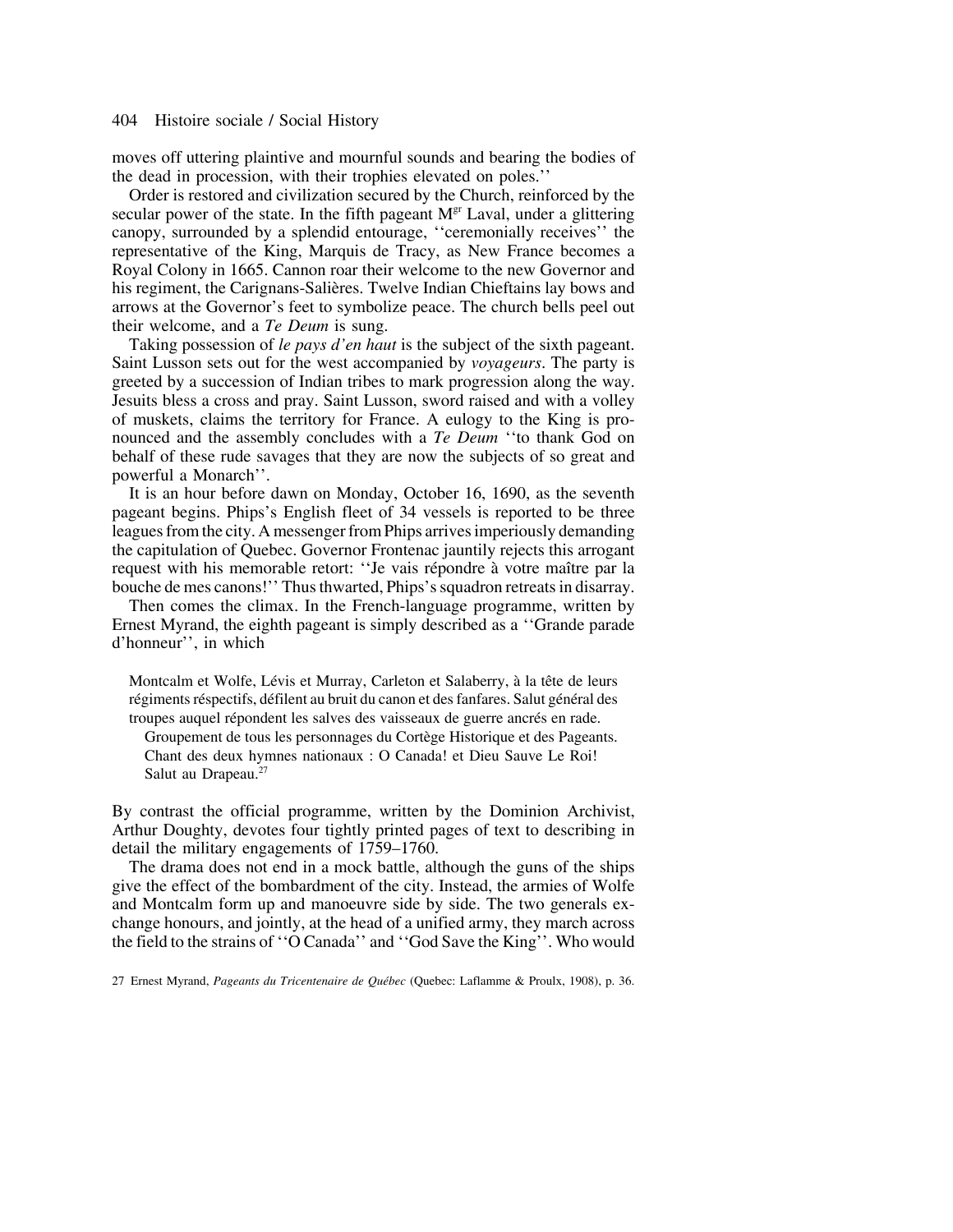notice that Carleton's loyal French-Canadian militia of 1775 and de Salaberry's Voltigeurs of 1812 had joined the throng? As a climax, all the pageant participants gather as the children release a flock of white doves of peace.<sup>28</sup>

According to Le Soleil the crowd watched the simple opening scene "en" religieux silence". Excitement mounted during the frenzy of the Dollard scene (which occupied a disproportionate amount of space in all the newspaper accounts). For Laval "les cloches chantent gaiement". Following Frontenac's boldness: "Un frisson d'admiration secoue les rangs des milliers de spectateurs." Then, in a moment of heightened apprehension, the glorious finale unfolded:

Et après un intermède de quelques instants, arrivent les armées anglaises et françaises défilant côte-à-côte et fraternisant dans la paix. Les drapeaux flottent, la brise entremêle leurs plis et à côté du grenadier anglais marche le grenadier français. Les bataillons défilent, salués par les acclamations de la multitude et ils quittent le terrain laissant encore tous impregnés des émotions diverses, les dix mille personnes ... qui quittent à regretter cette scène ou viennent de revivre dans toute leur authenticité et leur couleur locale les trois siècles de l'éxistence du peuple canadien.<sup>29</sup>

#### **Reading the Pageants**

Like most mysteries this one dissolves on close examination. The pageants at the Quebec Tercentenary fulfilled some of Louis Napoleon Parker's conditions. They brought back to life a distant, romantic, chivalrous age. They recovered mystical elements  $-$  fauns and satyrs  $-$  and thereby brought a natural spirituality to the surface of bourgeois regimentation. Dance, music, and drama were united. The costumes were sumptuous; the staging breathtaking. Roles brought forth new or hitherto distinguished talents in doctors, lawyers, wives, and merchants. Past and present mingled in the streets. Above all the physical setting was sensational, drawing attention to the dictum that the site itself be the subject celebrated. A visiting pageant enthusiast, Ellis Oberholzer, believed the pageant field at Quebec the most beautiful he had ever witnessed.<sup>30</sup>

- 28 The full text of the pageants is provided in the Quebec Telegraph's commemorative volume: Frank Carrel, Louis Feiczewicz, E. T. D. Chambers, and Arthur Doughty, The Quebec Tercentenary Commemorative History (Quebec: Daily Telegraph Printing House, 1908), pp. 130–162; see also Myrand, Pageants, and the National Battlefields Commission's official Historical Souvenir Book of the Pageants (Montreal: Cambridge Corporation, 1908), the text of which appears to have been written by Doughty. The corrected proofs are in his papers in the National Archives of Canada. The newspapers contain lengthy accounts of the pageants as well, which have been used to double-check the printed text.
- 29 Le Soleil, July 22, 1908; Quebec Chronicle, August 1, 1908.
- 30 "On the Plains of Abraham, with the St. Lawrence's silver surfaces beyond, and the green, fir-clad hills of Canada piled high above the stream, in the fading lights of the far Northern summer evening, the scene was incomparably beautiful." Quoted in Kammen, Mystic Chords of Memory, p. 279.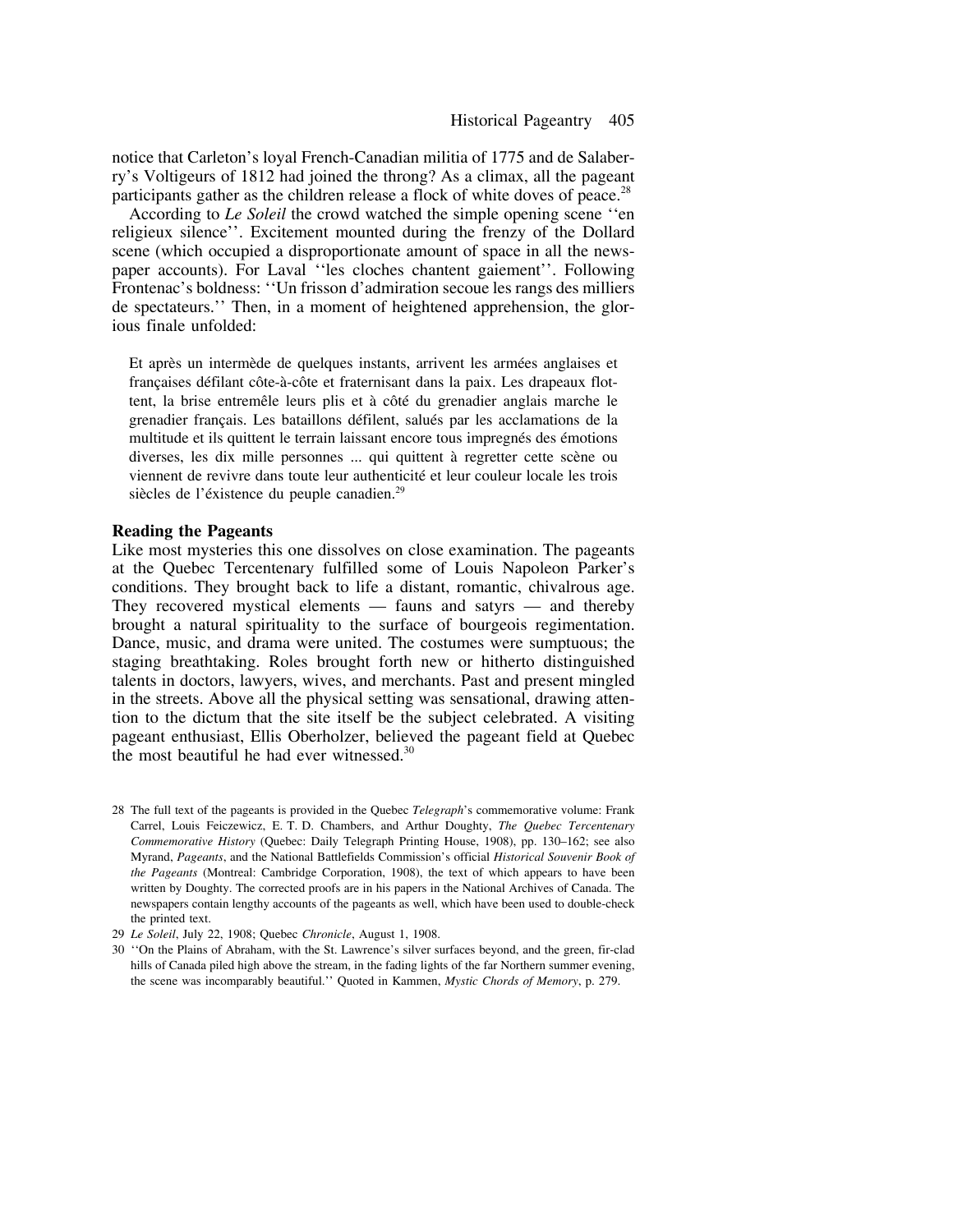On the other hand the pageants were put on by a national commission as a festival of national identity with a view to entertaining and instructing royalty, visiting dignitaries, tourists, and locals. Admission was charged and it was not cheap, leading to some grousing that more performances ought to have been arranged to allow orphans and others without means access. Lascelles unashamedly aimed for and attained spectacular effects. Properties were purchased and the costuming aspect of the affair generated an enormous business amongst the civil and military tailors, seamstresses, milliners, dry goods dealers, and merchants of the city. The aim of mixing the classes succeeded in part but was confounded somewhat by recruitment processes that depended upon existing social networks, clubs, organizations, and business or religious associations. Rather than subvert social distinctions, to a certain extent Lascelles's pageant put them on display.

What did the audience make of what it saw? It would be relatively easy to pile up self-congratulatory effusions from anglophones who thought it a wonderful coming together of two peoples into one. Earl Grey was specially commended by the Colonial Office for "the faculty you have of bringing into harmony elements which might be discordant". The Prince of Wales loved the pageants — so he said in a Marconigram from the *Indomitable* received at Quebec. He enthused about them later to his wife as well.<sup>31</sup> The English press, of course, was ecstatic.

But what of French Canada? Amidst its fulsome denunciations of the imperialist fête, the grudging one-sentence evaluation of the pageants by Tardivel's La Vérité speaks volumes: "Les représentations historiques ont été généralement goûtées." The weekly Catholic publication, La Semaine Religieuse de Québec, went considerably further:

Les « pageants » — mot anglais que nous n'avons pas tardé, dans tous les milieux, à prononcer à la française — ont été parmi tant d'autres articles grandioses du programme de nos fêtes, la pièce de résistance de la célébration. Nous avouons sans détour que nous sommes absolument incapable d'exprimer les fortes et grandes émotions que nous avons éprouvées à ces représentations de l'incomparable période française de notre histoire.

The pageants were particularly important, seen from this author's perspective, in precisely the terms Lascelles described: things seen are more powerful than things heard.

Nous voyons dans ces « pageants » la partie principale des fêtes, parce que les masses populaires, au lieu des notions très vagues qu'elles avaient auparavant, ont pris là, par la méthode intuitive, la connaissance exacte des plus

<sup>31</sup> NAC, Grey Papers, vol. 14, p. 4092, Crewe to Grey, September 23, 1908. Vols. 38 and 31 contain his exchange of correspondence with the Prince of Wales and the King.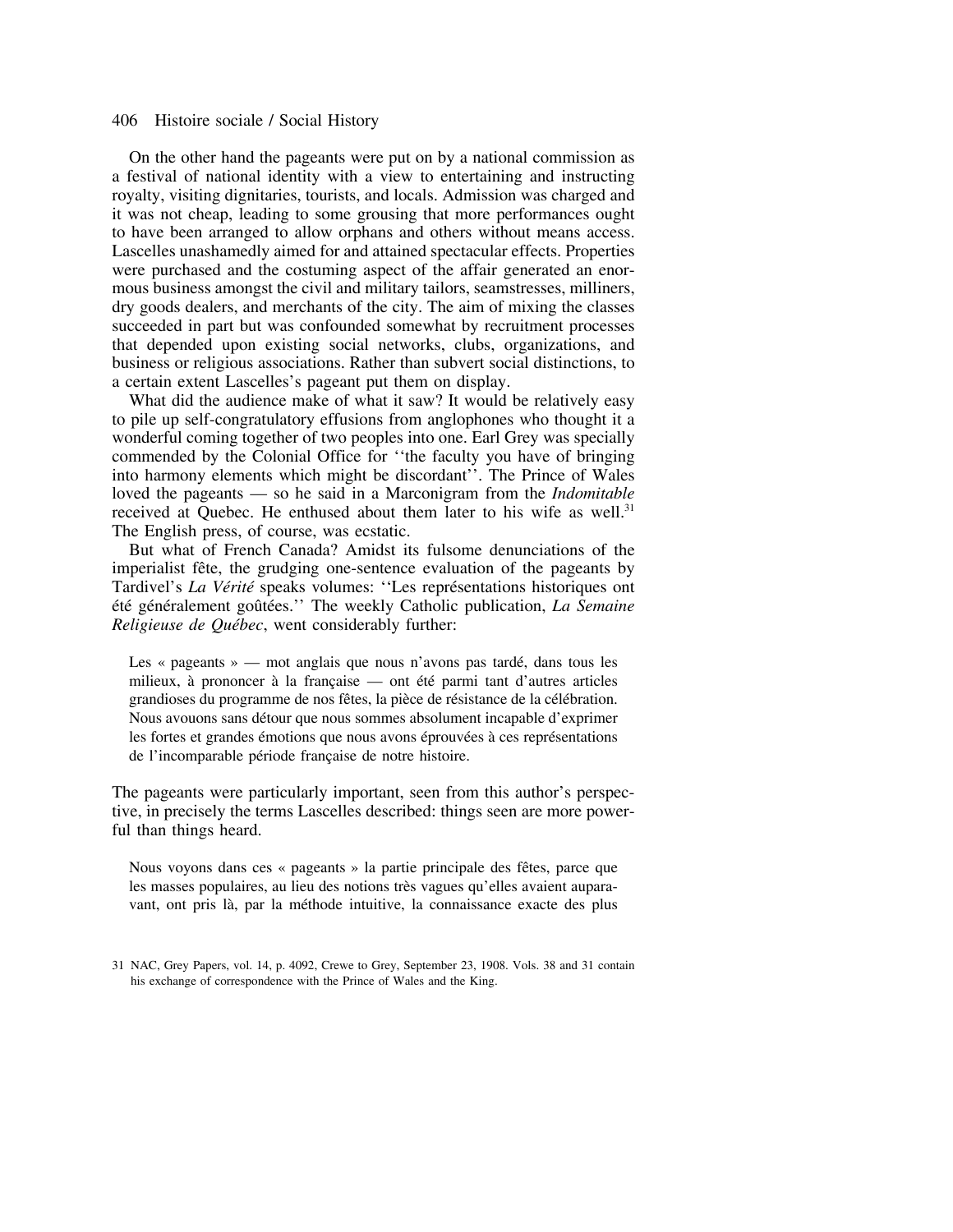grands faits de notre histoire; parce que nos compatriotes de race anglaise de toutes les Provinces, et la foule des visiteurs étrangers, surtout des États-Unis, ont vu, de leurs yeux, la noblesse et l'héroïsme des fondateurs de notre race canadienne-française. Tous ces Anglais et Américains ont contemplé et applaudi nos gloires françaises et catholiques! Qui dira qu'il n'y a pas là un grand événement, et qu'il n'en restera pas des effets considérables?<sup>32</sup>

Genevra, the women's columnist for *Le Soleil*, agreed with this assessment. She insisted that the pageants had recruited participants from all social ranks; women had neglected their duties and homes, businessmen had neglected their affairs to bring a distant and noble past to life. English and French had worked together in a theatrical enterprise certain to have lasting effects:

Dans chacune de ces scènes, exclusivement françaises et catholiques, les Anglais ont été les premiers à accepter des rôles, en nous laissant cependant ceux des plus grands personnages, qui nous appartenaient de droit, mais que nous négligions de prendre. Ils n'ont jamais eu un sourire de dédain pour nos costumes religieuses et l'emblèmes de notre culture, ils ont prouvé qu'ils respectent les convictions sincères. Nous pourrions tirer un très bon parti dans la vie ordinaire, d'une plus exacte connaissance de la mentalité de nos concitovens de langue anglaise et sans jamais sacrificier les intérêts de la langue ou ceux de notre foi; sans jamais faire des concessions qui nous diminuent dans l'esprit même de ceux à qui nous les faisons et dépouiller un antagonisme aussi vieux que la conquête et qui n'a plus raison d'être.<sup>33</sup>

From this perspective pageants taught French Canadians about themselves and delivered a message to English Canada that it would otherwise not hear.

Lascelles and the social organization that formed around the pageants influenced the way in which these scenes would be presented. Dramatic necessity as well as social imperatives drove production values. The view of history depicted in the pageant was constructed in a particular social and political matrix. The English were still numerous and powerful in the city. The French-Canadian intelligentsia was still attached to empire. The Liberal party provided the power structure at the local, provincial, and federal levels. The route to status, position, and honour ran through collaboration. Within that context several aspects of the pageants deserve comment: time, language, the cast, the role of women, the Native contribution, and the version of history put on display.

<sup>32</sup> Archives de l'Archidiocèse de Québec, l'abbé V.-A. Huard, directeur, La Semaine Religieuse de Ouébec, vol. 20 (1908), pp. 804-807.

<sup>33</sup> Le Soleil, August 8, 1908.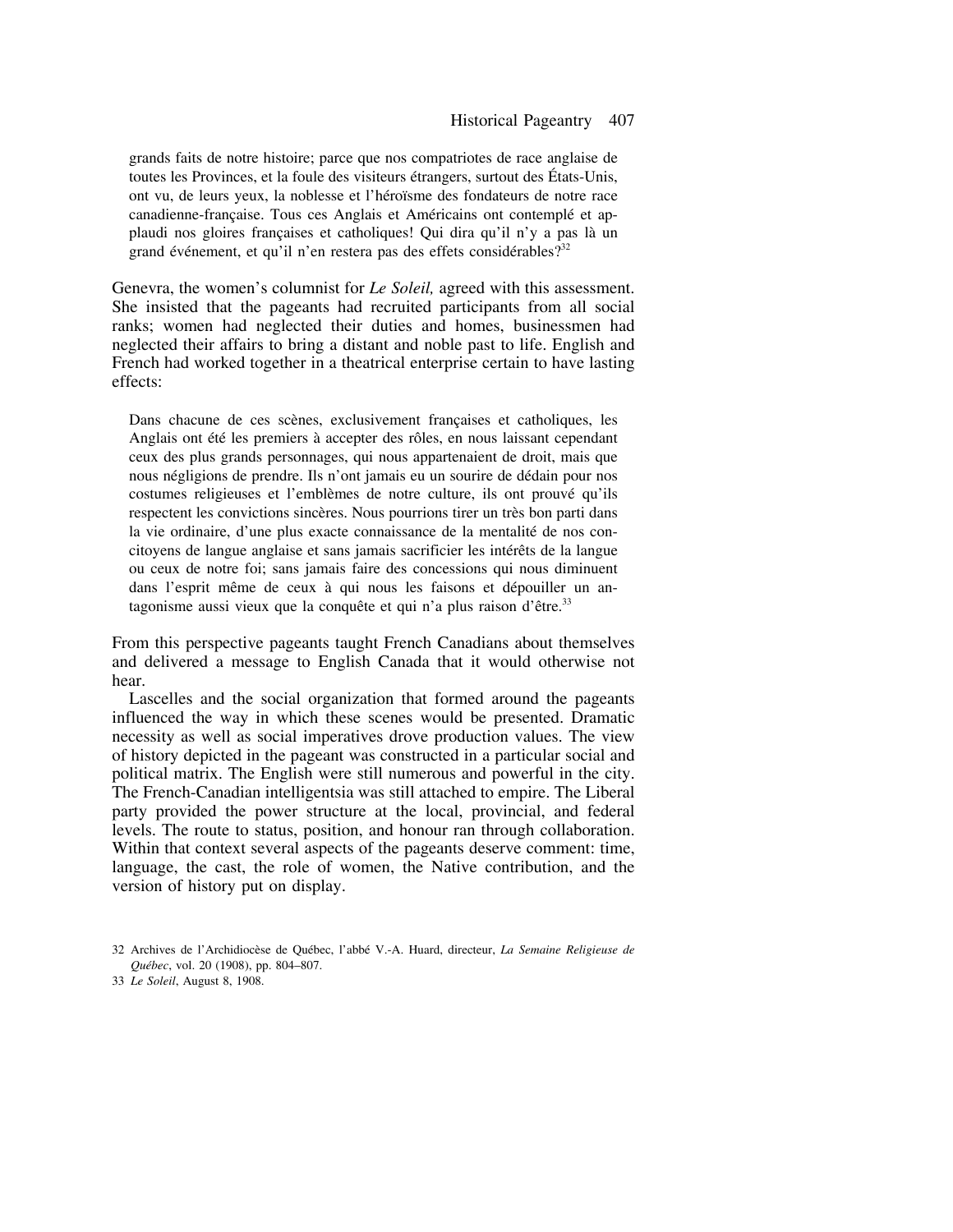The pageants presented scenes from the "heroic" period of New France. But for the fleeting sighting of de Salaberry the nineteenth century was essentially invisible. So too, for that matter, was most of the eighteenth century. The pageants dramatized a few selected vignettes from the seventeenth century. Time leapt forward from scene to scene without any intervening continuity. The marchpast at the end encompassed three separate events covering more than a half a century. So as to diffuse the impression that the conquest was the object of celebration or the end of Canadian history, two costumed groups also marched in the procession and joined the armies of Wolfe and Montcalm in the eighth pageant: Guy Carleton and the defenders of Quebec in 1775, and de Salaberry and a contingent of Voltigeurs, French-Canadian heroes of another defence against the Americans in 1812. The historical committee chose the time frame, included and excluded as it saw fit, and did its utmost to ensure that the closing bracket of time did not correspond to 1759–1760, but for all practical purposes that is where Lascelles, for dramatic effect, brought things to a close.

Theatre had a way of spilling out into the streets, however. Costumed soldiers from Montcalm's army marched in the *nationaliste* Catholic Youth parade.<sup>34</sup> At one of the last pageants the two armies marched out of the stadium to the nearby Monument to General Wolfe, where they paid their respects. Usually the soldiers from the last scene maintained ranks and marched back through the crowds of the Grande Allée to their dispersal points. On at least one occasion Montcalm's army marched triumphally through the gaily decorated *nationaliste* district of St. Roch, prompting requests from anglophone quarters that Wolfe's army do the same thing there. In the streets it was possible to invert meaning. In this sense the pageants did not end at the conquest.

As befits the subject, the language of the pageant was entirely French. However logical a decision this might have been, it was nevertheless a bold move in view of the number of anglophone tourists anticipated. The organizers concluded that the inconvenience to unilingual English speakers was vastly outweighed by the offence that might be given if the past were rendered to French-speaking Quebecers in another language. The English members of the community and the tourists — duly provided with programmes and translations of the text if they were interested  $-$  registered no complaint. The only exception to the all-French dialogue came in the seventh pageant in which Phips's delegate delivers his written ultimatum in English. Frontenac responds: "Je n'ai jamais été familier avec l'anglais, aussi, M. de Bienville, vous seriez fort aimable de me traduire ce document." Later in the scene, when the agitated English delegate bursts out into French, Frontenac interjects: "Monsieur parle le français et bon français, l'aimable surprise! J'en suis ravi. Vous savez encore mieux notre histoire

34 *L'Événement*, July 20, 1908.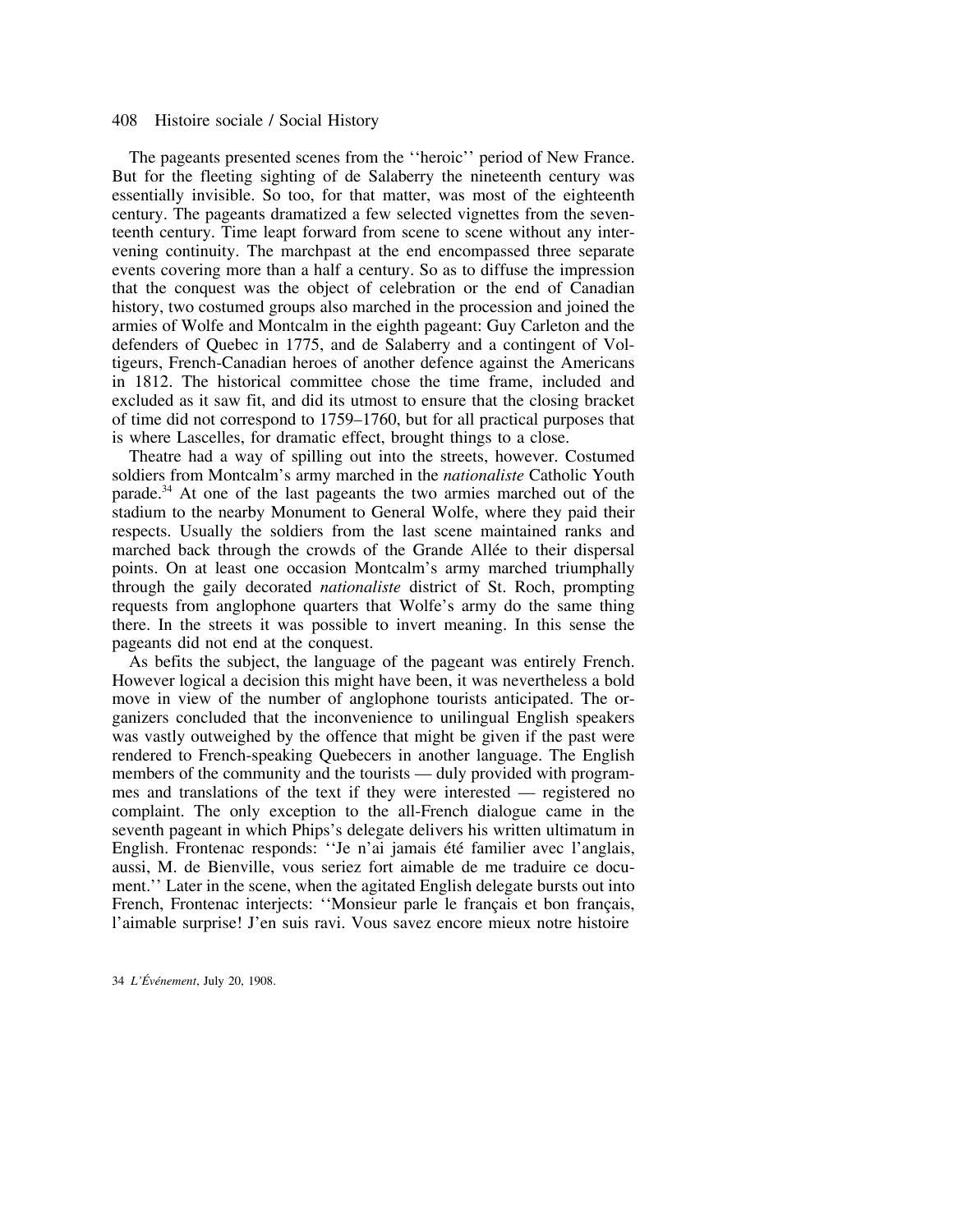| Scene             | Total  | Leading roles |         | Other parts |     |
|-------------------|--------|---------------|---------|-------------|-----|
|                   |        | Ang           | Fr      | Ang         | Fr  |
| Cartier           | 285    | 25%           | 75%     | 13%         | 87% |
| Francis I         | 456    | $0\%$         | $100\%$ | 33%         | 67% |
| Henry IV          | 624    | 29%           | 71%     | 43%         | 57% |
| Champlain         | 259    | 5%            | 95%     | 19%         | 81% |
| Ursulines         | 241    | $0\%$         | $100\%$ | 7%          | 93% |
| Dollard           | 100    | 6%            | 94%     |             |     |
| Laval             | 683    | 7%            | 93%     | 14%         | 86% |
| Lusson            | 185    | $0\%$         | $100\%$ | 18%         | 82% |
| Frontenac         | 767    | $0\%$         | $100\%$ | 19%         | 81% |
| Armies            |        |               |         |             |     |
| Wolfe             | 632    | 100%          | $0\%$   | 86%         | 14% |
| Montcalm          | 539    | $0\%$         | 100%    | $3\%$       | 97% |
| Totals            | 4,771  | 14%           | 86%     | 31%         | 69% |
| Quebec population | 73,475 | 14%           | 85%     | 14%         | 85% |

**Table 1 Anglophone and Francophone Participation**

*Sources:* See note 36.

que notre langue. Bravo. Votre geste est charmant." Language was a serious business, but it could also be a laughing matter.<sup>35</sup>

The director did indeed seek out a cast for his script, but by the same token the volunteers made a script for themselves; they determined to a certain extent the balance of representation through the casting. It is also the case that the process of social conscription by which the recruiting for this labour-intensive production was done worked somewhat in opposition to the objective of social mixing.

The accompanying tables offer a dim and none too reliable reflection of a social phenomenon. Names are not a very good indicator of cultural orgins. In an extensively exogamous, bilingual, and bicultural setting cultures change even though names stay the same. Classification of the personnel by type of name, gender, and scene does offer some insight, however, into the social processes that underlay the pageant.<sup>36</sup> In round numbers anglophone Quebecers provided 15 per cent of the starring roles and 33 per cent of the extras; francophones occupied 85 per cent of the principal roles and made up 67 per cent of the extras in the roughly 3,000-member cast, almost a mirror reflection of the general population of the city of approxi-

<sup>35</sup> Myrand, *Pageants*, p. 33; *Le Soleil*, July 9, 1908.

<sup>36</sup> The names of the individual participants are listed in Carrel *et al.*, *The Quebec Tercentenary*, pp. 130–162. The list is obviously not complete; whole groups of participants are missing from the roster. The most obvious omissions are the names of the Natives (with the exception of American Horse) and the orphans. Data for the city are the means of the 1901 and 1911 census counts. *Census of Canada*, 1901, vol. 1, pp. 380–381, and 1911, vol. 2, p. 372.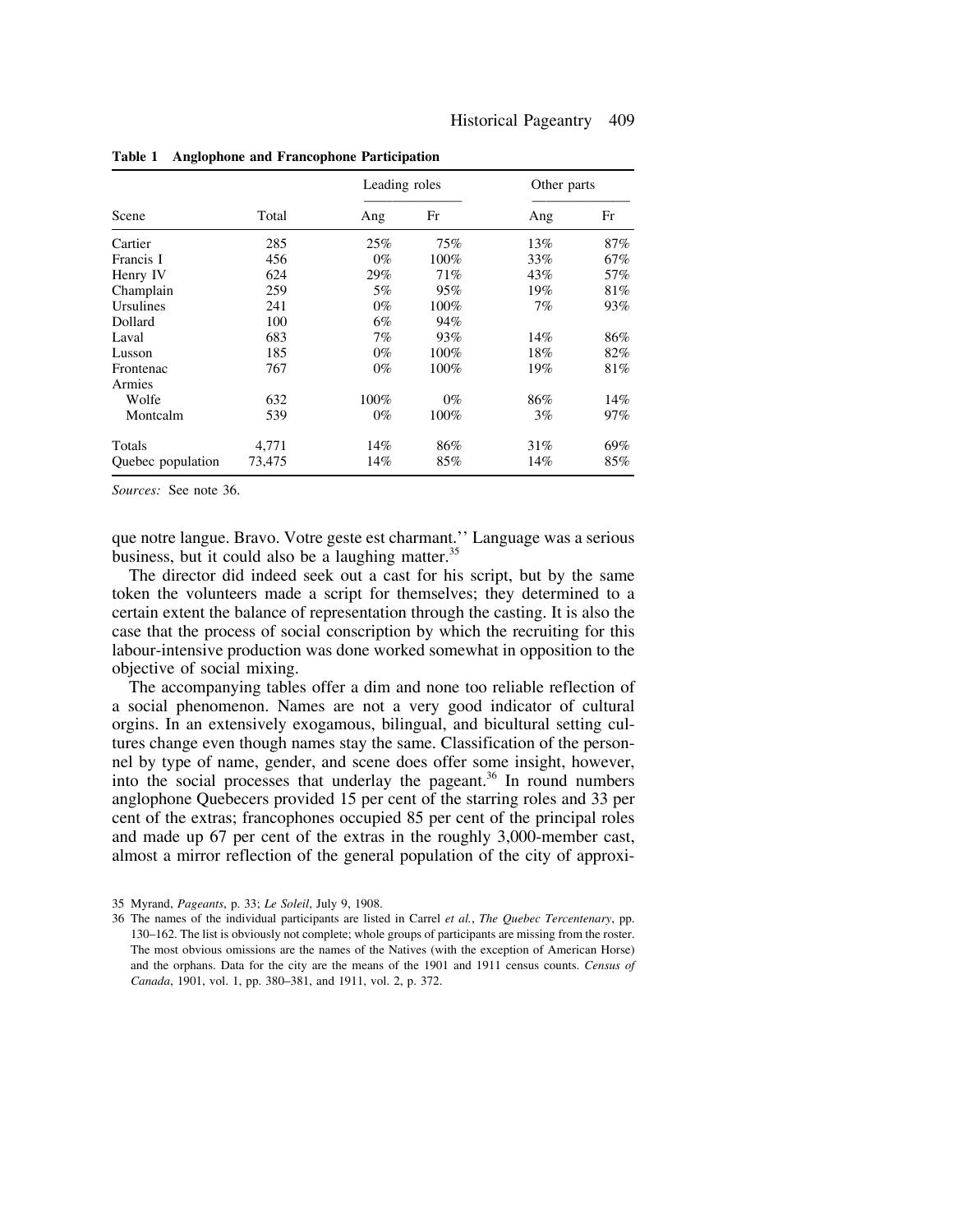| Scene               | Total | Leading roles |      | Other parts |      |
|---------------------|-------|---------------|------|-------------|------|
|                     |       | Women         | Men  | Women       | Men  |
| Cartier             | 120   | $0\%$         | 100% | $0\%$       | 100% |
| Francis I           | 291   | 25%           | 75%  | 66%         | 34%  |
| Henry IV            | 459   | 25%           | 75%  | 49%         | 51%  |
| Champlain           | 94    | $5\%$         | 95%  | 19%         | 81%  |
| Ursulines           | 76    | 89%           | 11%  | 57%         | 43%  |
| Dollard             | 17    | $0\%$         | 100% |             |      |
| Laval               | 518   | 57%           | 43%  | 22%         | 78%  |
| Lusson              | 20    | $0\%$         | 100% | $0\%$       | 100% |
| Frontenac           | 602   | $0\%$         | 100% | 18%         | 82%  |
| Armies              | 841   | $0\%$         | 100% | $0\%$       | 100% |
| Totals              | 3,038 | 31%           | 69%  | 23%         | 77%  |
| Civilian parts only | 2,197 | 33%           | 67%  | 42%         | 58%  |

**Table 2** Men and Women in the Cast

*Sources:* See note 36.

**Table 3 Anglophone and Francophone Casting**

| Segment                 | Total      | Anglophone | Francophone |  |
|-------------------------|------------|------------|-------------|--|
| Francis I court         | 134        | 48%        | 52%         |  |
| Henry IV noblemen       | 111        | 39%        | 61\%        |  |
| Henry IV noblewomen     | <b>200</b> | 62%        | 39%         |  |
| Laval: merchants' wives | 33         | 58%        | $42\%$      |  |
| Laval: peasants         | 66         | 52%        | 48%         |  |
| Laval: regiment         | 99         | $1\%$      | 99%         |  |
| Frontenac: court ladies | 75         | 99%        | $1\%$       |  |
| Frontenac: court men    | 101        | 17%        | 83%         |  |
| Wolfe's army            | 463        | 86%        | 14%         |  |
| Montcalm's army         | 369        | 3%         | 97%         |  |

*Sources:* See note 36.

mately 85 per cent francophones and 14 per cent anglophones. Although the two cultural groups were mixed in most scenes, some exceptions warrant notice: the principal parts in the Laval and the Ursuline scenes were played exclusively by francophones. It also would seem to be the case that francophones made up the ranks of Montcalm's army, anglophones that of Wolfe – though there was more intermixing in the latter. The casting of certain segments provides a better indication of greater anglophone enthusiasm for pageantry. Compared to the general population, anglophone women were significantly overrepresented in the court scenes.

Several forces seem to have been at work in the selection process: fantasy, identification, inversion, and, in all likelihood, coercion. English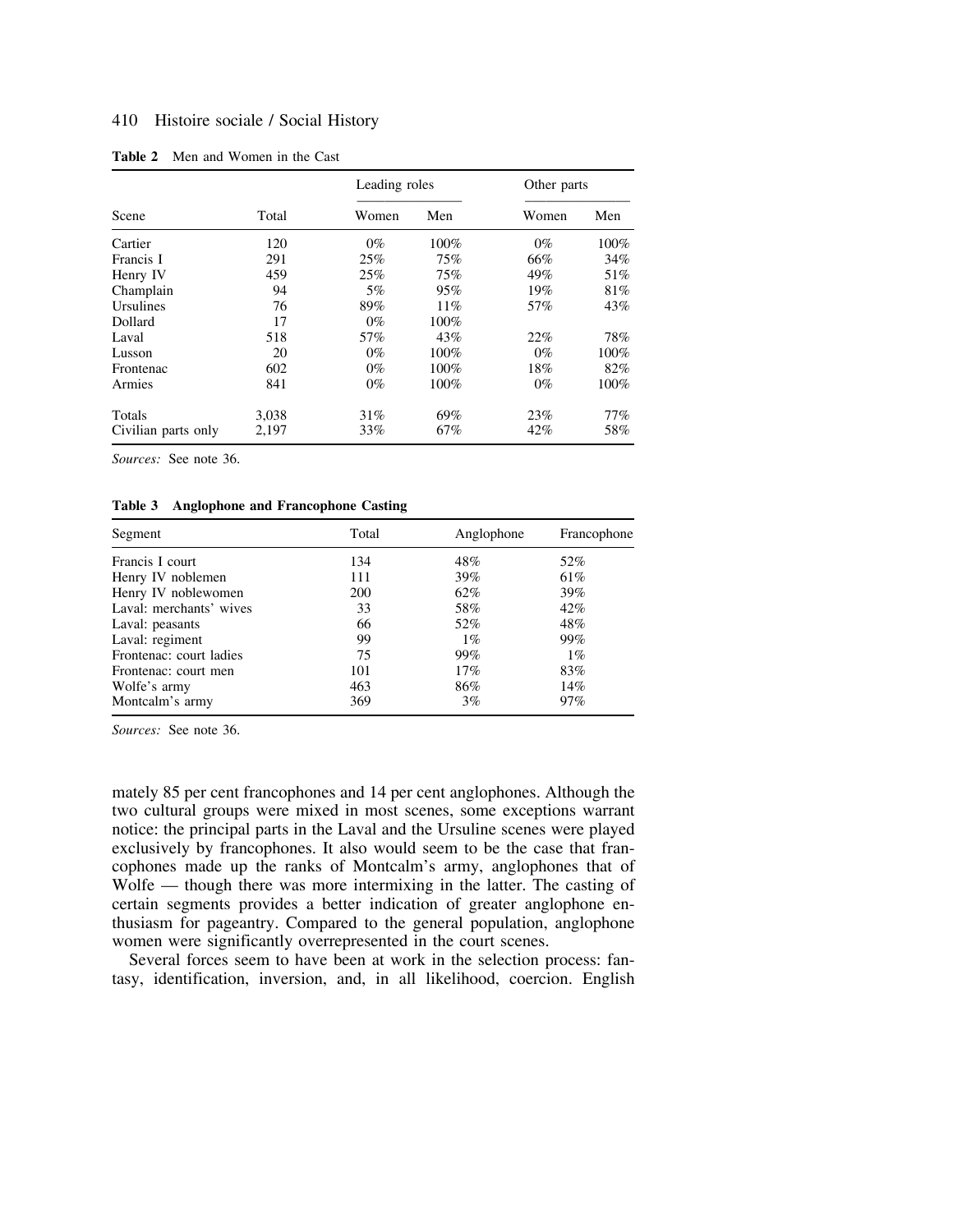women in particular fulfilled an overwhelming desire to play at being French royalty, princesses, courtiers, and women of quality. Many of them appeared on horseback in the Francis I scene. On the other hand, some groups sought to identify themselves with their peers or their organizations in the past. Soldiers from the militia and the garrison made up large parts of the armies; sailors from the Yacht Club manned the *Don de Dieu*; businessmen and their wives, families, and children played at being merchants and bourgeois. Priests filled all of the ecclesiastical roles. The same was not the case, however, for nuns. The cloistered orders could not participate. The Ursulines did make the costumes for this scene, however; they took pains to ensure that the costumes were treated with due respect and were delighted when young women from good families, graduates of their convent school, were chosen to play the roles of Marie de l'Incarnation and Madame de la Peltrie. They kept in contact through friends and gathered a huge postcard collection of the pageant scenes.<sup>37</sup>

There seems to have been some inversion of roles, too: bourgeois English women took on the role of French-Canadian peasants. There was also a good deal of straightforward conscription into ranks — an orphanage provided the children of New France. Some participants sought to live out fantasies; others sought their own identities in the past.

The numbers available swelled the ranks of some scenes and left others thinly populated. The court scenes were much larger than might otherwise have been the case on account of the willingness of women in particular to volunteer. These scenes, though not the most dramatic, were the most colourful and popular. Thus women were not invisible in this history; 42 per cent of the civilian participants were female. Moreover women played starring roles in many of the scenes and left a lasting impression with the colourful mass of their costumes. This reflected the power of women as organizers and their greater interest in the theatrical aspects of the Tercentenary.

It may have been true that the actors were drawn from many ranks of society; however, the pageant made stars of lawyers, doctors, their wives and daughters, prelates, and politicians. Mr. Moise Raymond as Cartier received universal praise. The notary Boilly made a striking impression as Francis I; the advocate Antonio Couillard and his Queen, M<sup>me</sup> L. A. Carrier, carried off their roles with panache. Sheriff Charles Langelier as Champlain and Mlle Yvonne de Lery as his young wife formed a heroic couple. Male members of the clergy were allowed to participate. L'abbé Vachon recreated the saintly and powerful Laval with grace and authority. The reviewer in the *Chronicle* singled out Frontenac as one of the most outstanding performances.

<sup>37</sup> Archives Ursulines, *Journal*, 1908, pp. 85–86. See also pp. 90–91: "Tous ces dialogues et discours étaient l'oeuvre de M. Ernest Myrand, de Québec, qui a fait connaître et aimer d'avantage l'histoire de son pays[;] de concert avec M. Lascelles (protestant) il montre à tous la noblesse et l'héroïsme des fondateurs de notre race."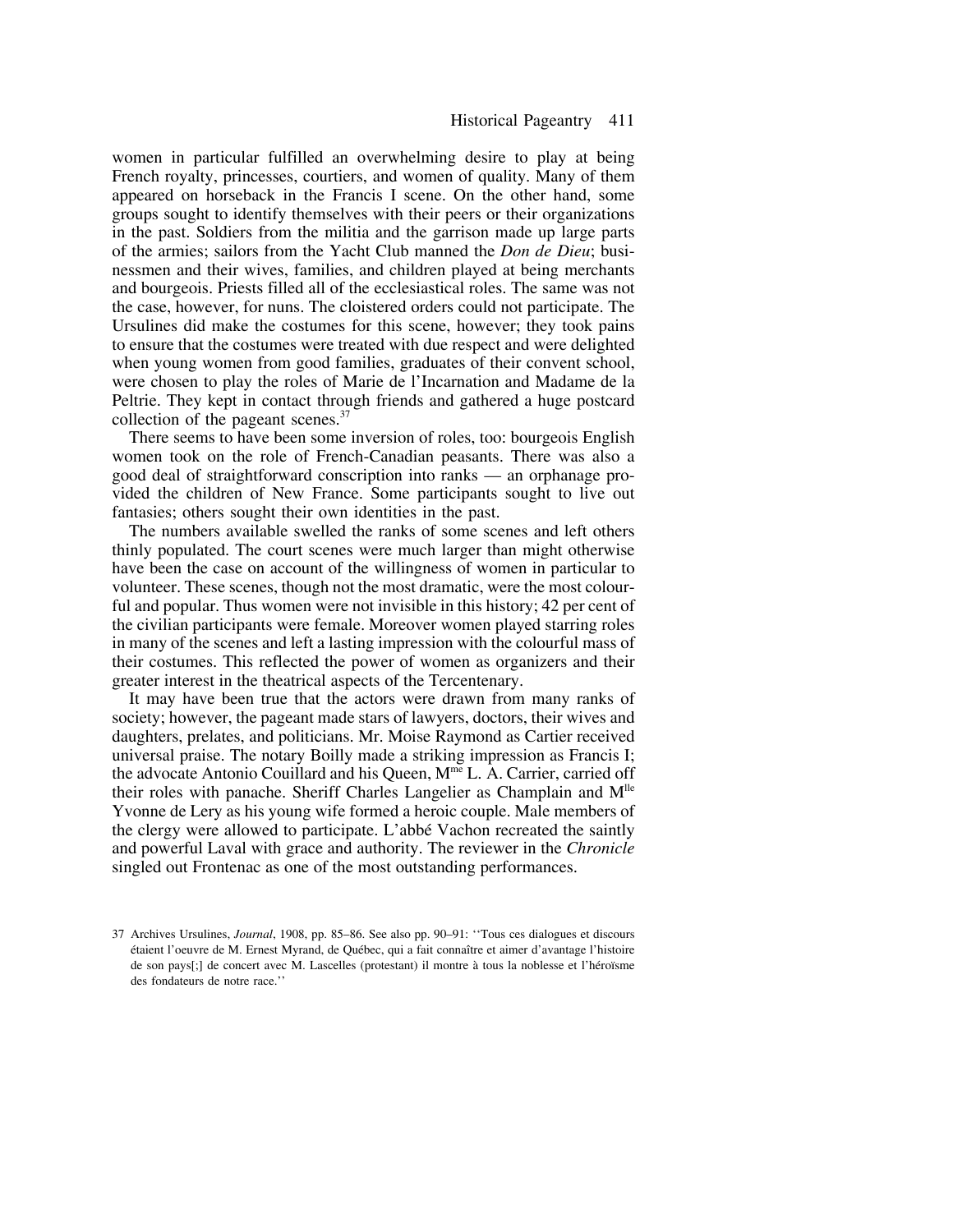The professional bourgeoisie of the city seems to have supplied the leading actors of this pageant if the impression of casual empiricism bears up under closer scrutiny. Acting in the pageants fed their sense of selfimportance between other powerful social hierarchies, and it drew upon their special communication skills. Business people stayed safely in the background. It has not been possible at this stage to determine the extent to which figures associated with the Société Saint-Jean-Baptiste became involved. The initial indications are that the two festivals for Laval and the Tercentenary involved substantially separate casts. As a working hypothesis it might be ventured that this was not the full range of Quebec's social structure on display, but rather the Liberal Party in costume.

Everyone had played a key part in the success of the pageants, it was affirmed on all sides in the glow of self-congratulation that followed. But all agreed, English and French, and *Le Soleil* in particular, that the Native people stood out. This is somewhat surprising since, as originally designed, Native people were to be supporting actors at most. As it turned out they starred in most of the scenes. The Native people had a great deal of artistic leeway; they largely directed their own scenes. Moreover, they showed themselves to be extremely pleased with the roles they had been given and could make for themselves. Afterwards, in an elaborate ceremony, American Horse and his colleagues invested Lascelles as an Indian Chief. Even though he was an actor among actors on this occasion, Lascelles was deeply moved by the event and took the whole thing very seriously. His obituary noted that he bore the name Tehonikonraka (man of Infinite Resources) as a chief of the Iroquois nation.38

From another perspective it is not at all surprising that the Natives made the deepest dramatic impression. They had the most energetic roles and great costumes. They fulfilled all expectations for nobility as well as savagery. Some of them were, after all, trained actors who knew how to work the crowd. The Native participants had reason to think well of Lascelles and the pageant. In this Wild West Show they got to win  $\frac{1}{\sqrt{1}}$  in the Dollard scene. More to the point, they had key roles in most of the scenes. They did not just greet the European explorers and quietly disappear. They welcomed, guided, resisted, and showed different aspects of their characters. Their cultural differences were not only displayed to the extent that this was possible, but also used to indicate the passage up-country through different national territories. The Indians of the pageants greatly pleased the spectators. Similarly, the Native people who played these parts, with the approval of the director, made their own statement, and that obviously pleased them.

For Lascelles, working within the pageant tradition, Native peoples represented the natural, elemental spirits of the land. Native people were more

<sup>38</sup> *Who Was Who*, vol. 3, 1929-1940 (London: Adam and Charles Black, 1941), p. 781.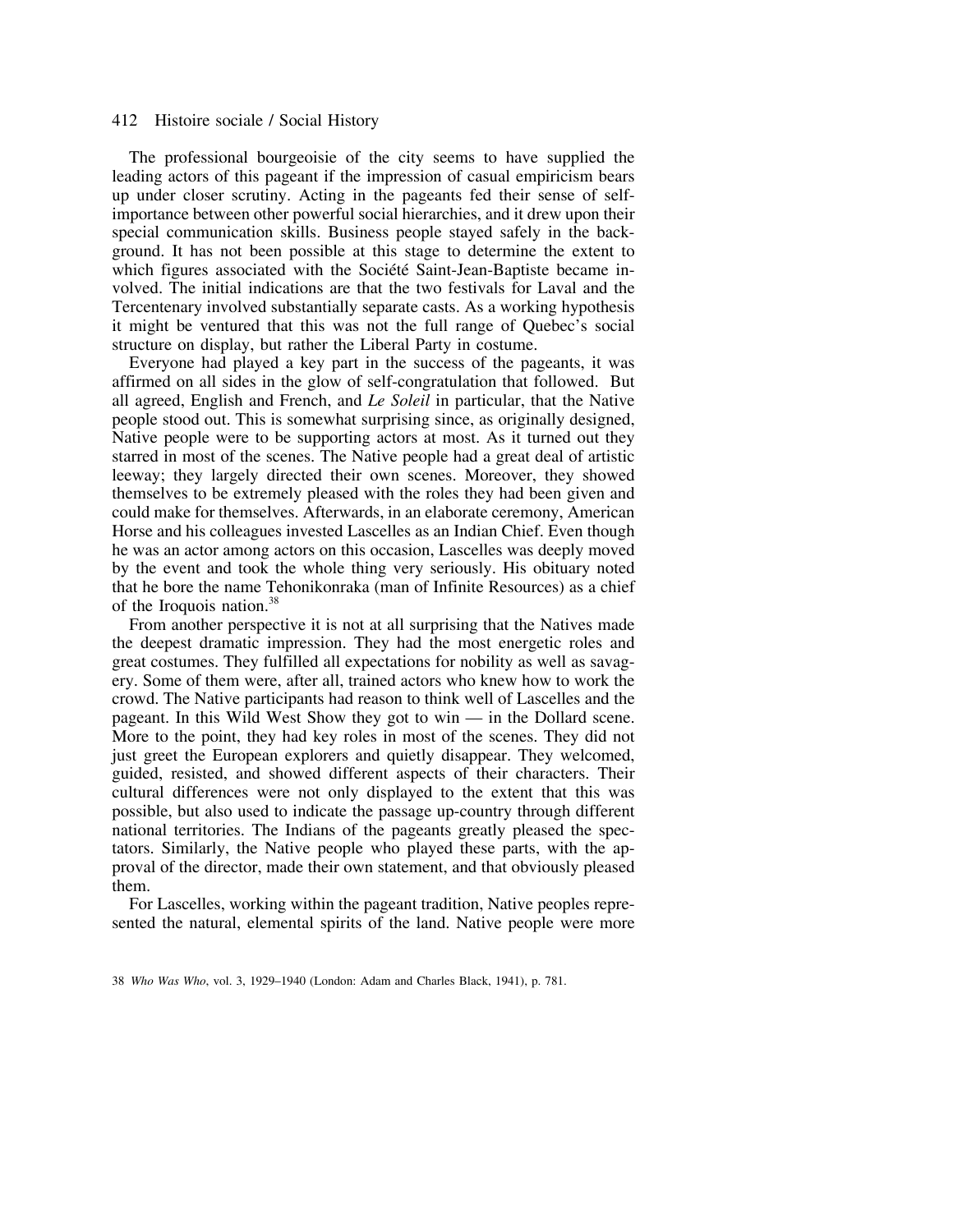effective assassins of modernism than wood sprites, sylphs, satyrs, and fairies. Moreover, they were multi-purpose elements of the drama. They could be used in Christian symbolic terms as terrible foes bringing God's retribution. They could bring a genuine tremor of fear to the play; at the same time, they could be menials, functioning as the stage crew sweeping the huge carpet onto the field for the Henry IV court scene. Their wild dancing counter-balanced the measured civility of the pavane. Their presence, singing, dancing, smoking, looking after children, hunting, and guiding, served like a Greek chorus as a mordant commentary on the drama being enacted. Their continuing presence mediated cultural difference. Here was a third force interspersed between English and French, and, within the theatrical conventions, they were able to present themselves as peoples with a history and a claim to the future deserving of consideration too. It is also clear that "race fusion" as seen by Earl Grey and "pan-Canadian nationalism'' as seen by the moderate French-Canadian nationalists did not include Native people. The pageant, in its own way, said they should. In that respect the Indians stole the show.39

The past on display in the pageants was, of course, a highly selective, even idiosyncratic representation. One could go through each scene showing how issues were slanted or distorted. The selection of scenes itself emphasized heroism, nobility, grandeur, paternalism, community harmony, Christian sacrifice, mission, loyalty, survival, providential destiny, and transcendence. Royal involvement in the history of New France was greatly exaggerated by the selection and casting. The recently invented Dollard martyrdom was played to the hilt. The romantic aspects of the past were emphasized at the expense of the quotidian. The Church appeared not only a central force in history, but also was seen through an ultramontane lens; it rivaled the state in both majesty and power. The music (Mendelssohn's "War March of the Priests") and the gorgeous costumes and glittery canopy made this point.

But it must be said that the dramatic representation of the past in the pageants was not significantly unfaithful to the spirit of contemporary historiography. Parkman laid out the grand sweep of this view of the past. Thomas Chapais (who was active on the Historical Committee) and Benjamin Sulte, writing in French, carried on the heroic tradition, clericalizing it and heightening the notion of the organic unity of the collectivity. George

<sup>39</sup> At Quebec Lascelles found a theatrical device that would serve him well in other commissions. He would go on to produce similar pageants in England, at various World Expositions on behalf of Great Britain, in other divided polities such as South Africa, and at the great Imperial Durbar in India. He would direct another pageant in Calcutta before this same Prince, then King, and there, too, he would divide and unite Hindu and Islam by interspersing between the two a mythological people of warlike and pacific capacities. See *The Historical Record of the Imperial Visit to India, 1911* (London: John Murray, 1914), pp. 256-258 for details of the Calcutta Pageant. See also Hon. John Fortescue, *Narrative of the Visit to India of Their Majesties King George V and Queen Mary and of the Coronation Durbar held at Delhi, 12th December, 1911* (London: Macmillan, 1912), pp. 236-241.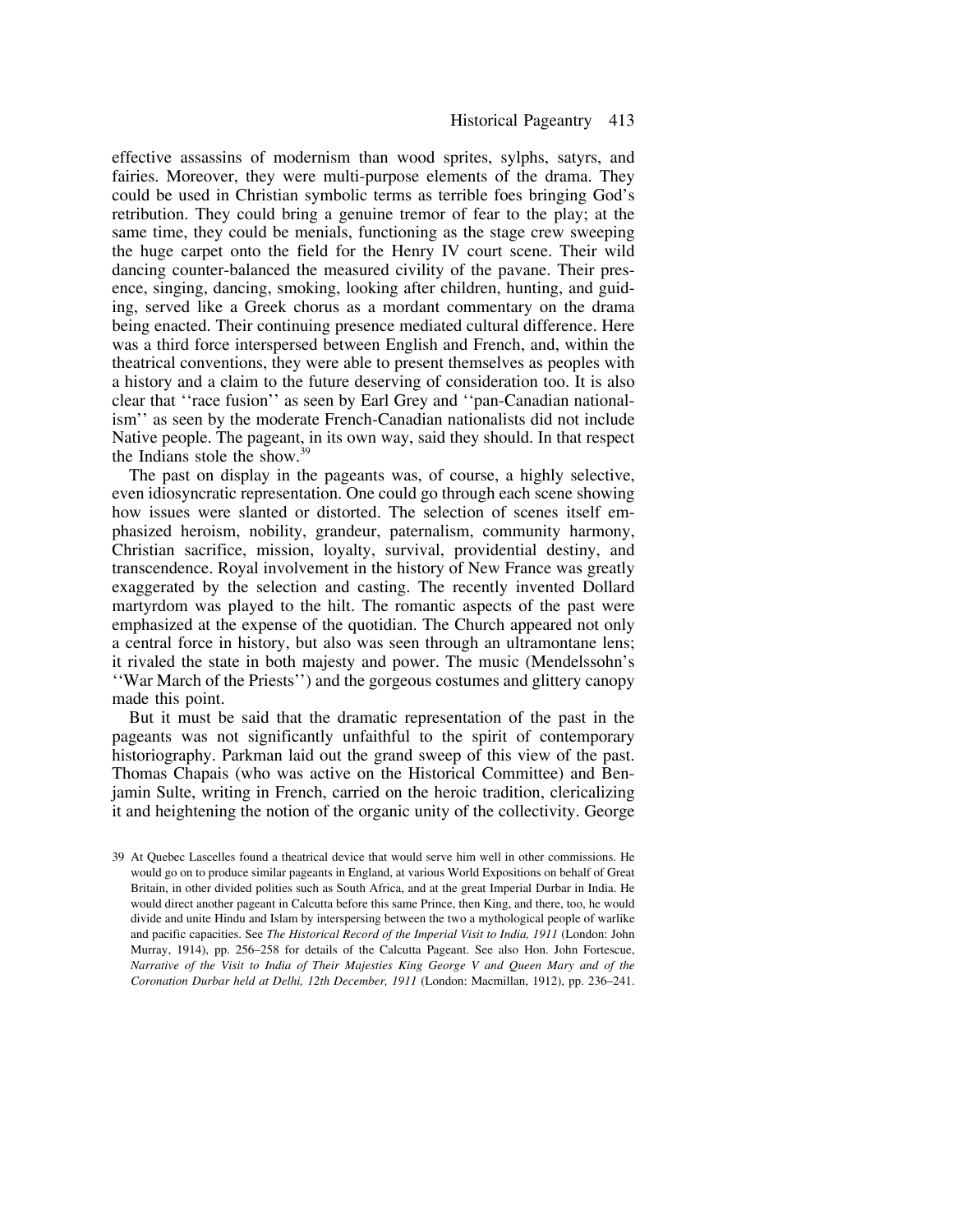Wrong published *A Canadian Manor and its Seigneurs* that year. Arthur Doughty was hard at work turning the history of New France into the dramatic and stirring origins of a distinctly Canadian nation. His *Cradle of New France* was composed in 1907; he actually wrote the preface in Quebec during March 1908 while he was working on the pageants and the Battlefields plan. That the pageants bore this mark is not surpising given the direct hand both Chapais and Doughty took in the script. The notion of a romantic past, conceived as the biography of heroes, with New France as the beginning of Canadian civilization, in which priests and nuns shared honours with generals, governors, and *voyageurs* and the Native people were alternately friends and foes, a vision of history in which two peoples  $$ once worthy adversaries — were joined in a common project, was a dominant theme of historiography in both English and French at the time. $40$ 

Most obviously history was altered in this representation to be made more palatable. There was an ongoing struggle between the local francophone script writers on the one side and Earl Grey's forces, including the English director, on the other, over when the pageants would end. The battle for Quebec in 1759 is, in the local committee's version, melded into a military action in which the French-Canadian population is loyal to the crown in 1775 and again in 1812. For imperialists like Earl Grey history ended and began in 1759; battlefield commemoration was what this was all about. For Lascelles too, though for theatrical reasons, the natural climax and conclusion unfolded on the Plains of Abraham in 1759. The imperialist forces, supported by the director, won out on the pageant ground. However, soldiers might dress up, but they could not fight; they could only express fraternity. The Battle of Ste. Foy was amplified in importance and made to represent an act of triumphant self-defence in which French Canadians preserved for all time enjoyment of their language, culture, and Church. Historians might demur (interestingly, on this occasion they did not), but what actually happened was beside the point. In 1908 both sides won and all the gunpowder, marching, and shouting on the Plains celebrated a century and a half of peaceful cohabitation in mutual respect. This, of course, was history as someone wanted it to be, not the way it was.

Performance reflects power. In this instance power was divided, and art offered some openings for the powerless. Overall, historical pageantry at the Tercentenary reflected the balance of power in Quebec City between the overlapping categories of social class, English and French, *nationaliste* and Liberal, Church and state, men and women, historians and dramatists. The conflicted origins of the festival, its multiple purposes, the ability of participants to make a show of their own, and a culturally divided audience all

<sup>40</sup> On this subject see Serge Gagnon, *Le Québec et ses historiens de 1840–1920* (Quebec: Les Presses de l'Université Laval, 1978), pp. 123-208; Smith, *Le Sauvage*, pp. 43-54; Carl Berger, *The Writing of Canadian History* (Toronto: Oxford, 1976), pp. 1-21.